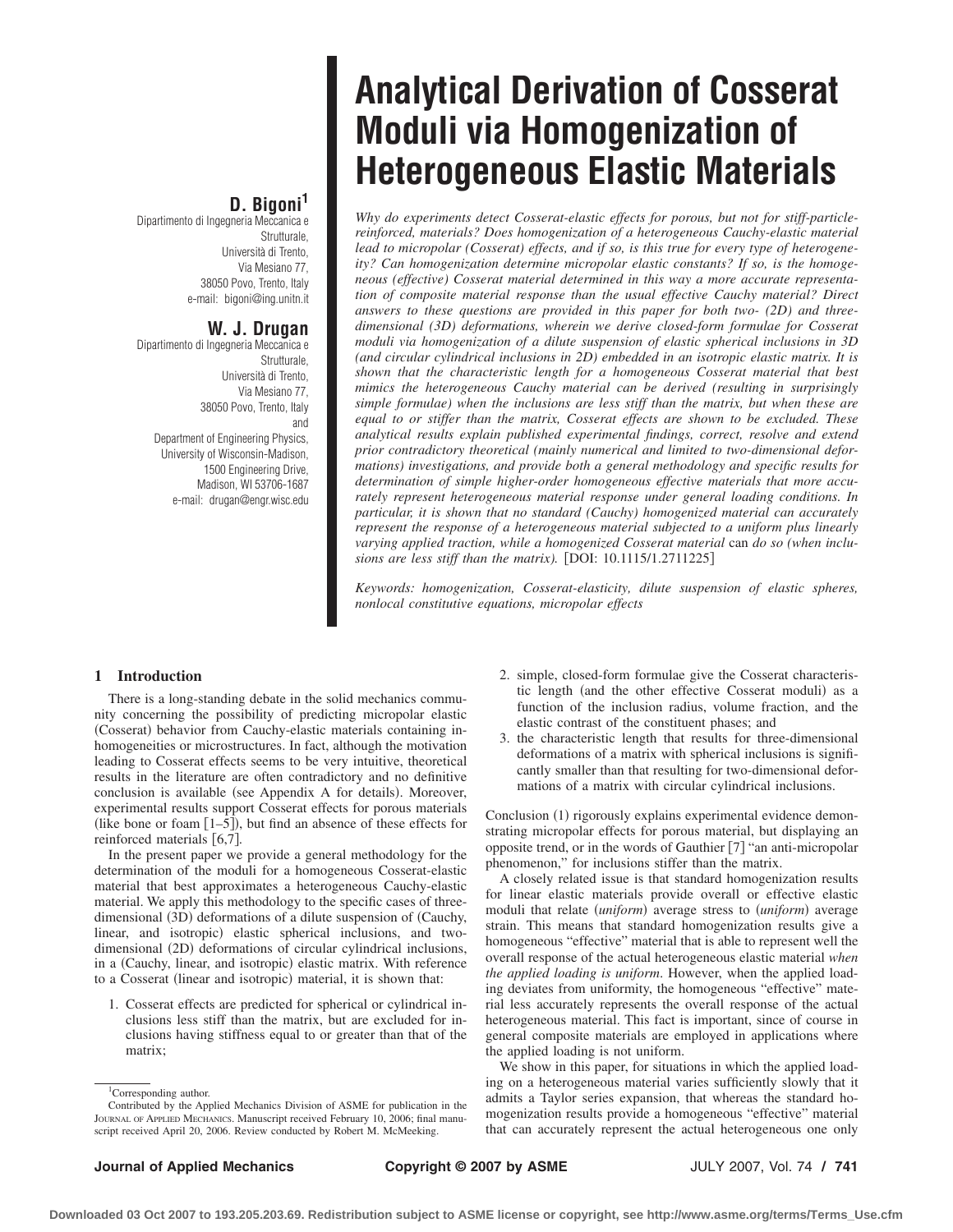

**Fig. 1 Procedure of homogenization of a material containing a dilute distribution of circular voids. Heterogeneous material**  $\frac{1}{10}$  is an  $h \times h$  prism removed from an infinite sheet that is subjected to uniform, uniaxial far-field stress; homogeneous material (right) is subjected to the mean stresses calculated from the heterogeneous prism. For the plane strain problem, level sets of  $\sigma_{11}$  are shown; note that the values of  $\sigma_{12}$ ,  $\sigma_{21}$ , and  $\sigma_{22}$ , shown parallel to the edges, are less than 1/10 the maximum value of  $\sigma_{11}$  at a distance from inclusion center equal to three times the radius of the inclusion.

when the leading-order (uniform) term in the Taylor series is retained, a homogeneous "effective" Cosserat material can do so when two terms in the Taylor series are retained, when the material heterogeneities are less stiff than the matrix material. The result is a simple homogeneous material model that more accurately represents actual (compliant-inclusion-type) heterogeneous material response under slowly varying applied loading.

# **2 Review of Homogenization Results for Uniform Applied Loading**

Here we briefly summarize well-known results for the effective moduli of a homogeneous, isotropic linear elastic matrix containing a dilute suspension of homogeneous, isotropic linear elastic inclusions having in general different moduli than the matrix; the inclusions are either cylinders (for plane strain deformations) or spheres (for three-dimensional deformations). As noted in Sec. 1, one approach for deriving such moduli is to require that they relate average (uniform) stress and strain in the same way that these quantities are related in the actual heterogeneous material. An alternative, equivalent approach for their derivation is to require that the total elastic energy in the uniform "effective" medium equals that in the actual heterogeneous medium under uniform applied loading. We will employ this energy approach in the present work.

When the composite is dilute, as considered here, we may employ the solution for an infinite body containing a single inclusion and subjected to uniform far-field loading. From this solution, we select a finite region containing the inclusion, and calculate the mean stresses acting on it. The effective moduli may then be calculated by equating, through first order in volume fraction, the elastic energy contained in the selected finite region calculated from the actual heterogeneous material solution with that calculated from a homogeneous effective body of the same size subjected to the mean stresses calculated from the infinite-body solution. We define the effective shear modulus as  $\bar{\mu}$  and bulk modulus as  $\bar{\kappa}$  (for 3D, whereas  $\bar{\kappa} = 3 - 4\bar{\nu}$ , with  $\bar{\nu}$  denoting in-plane Poisson's ratio for plane strain 2D. A sketch of this procedure is shown in Fig. 1, for plane strain deformation of an infinite plane with a circular hole.

Eshelby [8] and independently Hashin [9] have obtained the following effective elastic moduli for the three-dimensional problem of a matrix containing spherical inclusions (here retaining terms through first order in the volume fraction  $f$  of the inclusion phase

$$
\bar{\mu} = \mu_m + f \frac{5\mu_m(\mu_i - \mu_m)(3\kappa_m + 4\mu_m)}{2(\mu_i + \mu_m)(3\kappa_m + 4\mu_m) + \mu_m(3\kappa_m + 4\mu_i)}
$$

$$
\bar{\kappa} = \kappa_m + f(\kappa_i - \kappa_m) \frac{3\kappa_m + 4\mu_m}{3\kappa_i + 4\mu_m} \tag{1}
$$

where subscripts *m* and *i* denote matrix and inclusion, respectively.

In two-dimensional (plane strain) elasticity, the spheres are replaced by parallel infinite circular cylinders and the effectivemodulus formulae through  $O(f)$  are  $[10]$ 

$$
\overline{\mu} = \mu_m + f(1 + \kappa_m)\mu_m \frac{\mu_i - \mu_m}{\kappa_m \mu_i + \mu_m}
$$

$$
\overline{\kappa} = \kappa_m + f(1 + \kappa_m) \left[ (\kappa_m - 1) \frac{\mu_i - \mu_m}{\kappa_m \mu_i + \mu_m} - \frac{(\kappa_m - 1)\mu_i - (\kappa_i - 1)\mu_m}{2\mu_i + (\kappa_i - 1)\mu_m} \right] \tag{2}
$$

where now  $\kappa = 3-4\nu$ , with  $\nu$  denoting (in-plane) Poisson's ratio.

# **3 Homogenization Under Nonuniform Applied Loading**

**3.1 Taylor Series Representation of Slowly Varying Applied Loading.** Let us consider an infinite body of composite material with a *dilute* distribution of inclusions, subjected to arbitrary but slowly varying far-field ("boundary") conditions. The far-field displacement field  $\mathbf{u}(\mathbf{x})$  can then be expanded in a Taylor series about the location of the center of an inclusion (chosen as the origin of coordinates). Through second order, the most general representation for this is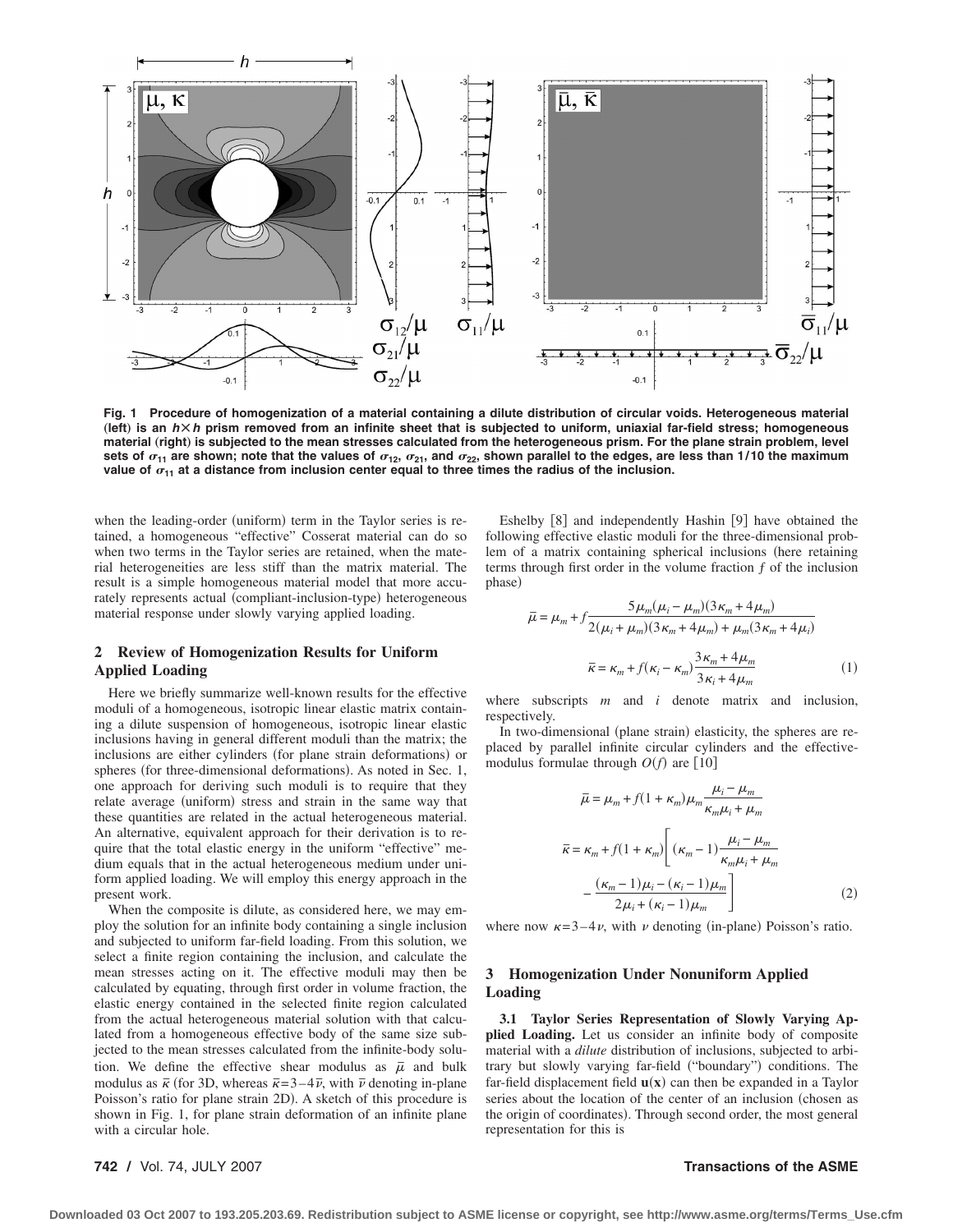$$
u_i = \alpha_{ij} x_j + \beta_{ijk} x_j x_k \tag{3}
$$

where  $\alpha_{ij}$  and  $\beta_{ijk}$  are constant coefficients, the latter having the obvious symmetry  $\beta_{ijk} = \beta_{ikj}$  (since  $x_j$  and  $x_k$  play the same role), indices range between  $1$  and  $3$  ( $1$  and  $2$  for plane strain), and the usual summation convention for repeated indices is employed here and throughout the paper except where noted. Although coefficients  $\alpha_{ij}$  are unrestricted, the quadratic part of the displacement field must satisfy the Navier equations of equilibrium without body forces, resulting in the following three (two for plane strain) restrictions

$$
\beta_{kki} = -(1 - 2\nu_m)\beta_{ikk} \tag{4}
$$

As is well known, the homogeneous effective Cauchy-elastic material, Eqs.  $(1)$  and  $(2)$ , accurately mimics the response of a heterogeneous Cauchy material when this is subjected to a linearly varying displacement (uniform applied loading). However, in most practical situations, a composite material is subjected to a spatially varying applied loading. How well does the homogeneous effective Cauchy material mimic the actual heterogeneous one in this case, and can a homogeneous Cosserat material do better? Let us consider plane strain and three-dimensional deformations separately.

**3.2 Plane Strain.** Employing the constraint Eq. (4) and explicitly exhibiting the plane-strain bending contributions, the quadratic terms in the remote displacement field Eq. (3) become

$$
u_1 = \left[\tilde{\beta}_{13} - \frac{\nu_m}{2(1 - \nu_m)R_{23}}\right]x_1^2 + \frac{x_1x_2}{R_{13}} - \left(2\frac{1 - \nu_m}{1 - 2\nu_m}\tilde{\beta}_{13} + \frac{1}{2R_{23}}\right)x_2^2
$$
  

$$
u_2 = \left[\tilde{\beta}_{23} - \frac{\nu_m}{2(1 - \nu_m)R_{13}}\right]x_2^2 + \frac{x_1x_2}{R_{23}} - \left(2\frac{1 - \nu_m}{1 - 2\nu_m}\tilde{\beta}_{23} + \frac{1}{2R_{13}}\right)x_1^2,
$$
  

$$
u_3 = 0
$$
 (5)

where coefficients  $\tilde{\beta}_{13}$ ,  $\tilde{\beta}_{23}$  (index 3 denotes the out-of-plane direction and the others the nonnull displacement component directions) and bending curvatures  $R_{13}$  and  $R_{23}$  (index 3 again denotes the out-of-plane direction, while the other indices denote the directions of the normal components of bending stress) are arbitrary. Displacements Eqs. (5) a priori satisfy the Navier equations and thus represent the most general equilibrium plane-strain quadratic displacement field.

The problem of an infinite sheet containing a circular hole and subjected to far-field bending was solved by Muskhelishvili [11], and by Sendeckyj [12] in the general case of a circular elastic inclusion. The elastic fields produced by the far-field loading modes associated with  $\tilde{\beta}_{13}$  and  $\tilde{\beta}_{23}$  in an infinite sheet containing a circular elastic inclusion are determined in Appendix B (where the bending solution is also included for completeness). The important point with respect to our upcoming accurate modeling of effective material response is that *these solutions show* that the displacement field Eq.  $(5)$ , valid exactly for a homogeneous material, is perturbed by the inclusion, in the material outside the inclusion, only by terms of  $O(f^2)$ .

**3.3 Three-Dimensional Deformations.** The most general quadratic equilibrium remote displacement field can be written as, using Eq. (3) with Eq. (4) (summation *not* implied for repeated indices

$$
u_{i} = \frac{x_{i}x_{j}}{R_{ik}} + \frac{x_{i}x_{k}}{R_{ij}} - \frac{1}{2R_{jk}} \left( x_{j}^{2} + \frac{\nu_{m}}{1 - \nu_{m}} x_{i}^{2} \right) - \frac{1}{2R_{kj}} \left( x_{k}^{2} + \frac{\nu_{m}}{1 - \nu_{m}} x_{i}^{2} \right)
$$
  
+ 
$$
(\Theta_{j} - \Theta_{k}) x_{j}x_{k} + (\widetilde{\beta}_{ik} + \widetilde{\beta}_{ij}) x_{i}^{2} - 2 \frac{1 - \nu_{m}}{1 - 2\nu_{m}} (\widetilde{\beta}_{ik} x_{j}^{2} + \widetilde{\beta}_{ij} x_{k}^{2})
$$
 (6)

where indices  $i$ ,  $j$ ,  $k$  are cyclic permutations of 1, 2, 3 (i.e., 1,2,3; 2,3,1; 3,1,2, illustrating the fact that the kinematics are the sum of six plane strain modes (defined by bending curvatures  $R_{ij}$  and

additional free coefficients  $\tilde{\beta}_{ij}$  (where *i* denotes the direction of the bending stress or non-null displacement component and *j* the out-of-plane direction)) and three torsional angles of twist/length  $\Theta_i$  (*i*=1,2,3). Therefore, the plane-strain displacement field Eq. (5) can be obtained from Eq. (6) by taking  $1/R_{12}=1/R_{21}=1/R_{32}$  $=1/R_{31} = \tilde{\beta}_{12} = \tilde{\beta}_{21} = \tilde{\beta}_{32} = \tilde{\beta}_{31} = \Theta_1 = \Theta_2 = \Theta_3 = 0.$ 

The problem of an infinite elastic matrix containing a spherical void and subjected to remote bending loading (a particular case of Eq. (6) in which all  $\tilde{\beta}_{ij}$  and  $\Theta_i$  are zero) has been solved by Sen [13], and by Das [14] for the general case of a spherical elastic inclusion. These solutions show that the bending displacement field, valid exactly for a homogeneous material, is perturbed by the inclusion in the region outside the inclusion by terms of  $O(f^{5/3})$ . The fact that the perturbation remains at  $O(f^{5/3})$  for the general quadratic displacement field Eq. (6) is shown in Appendix C, where the solution for a spherical elastic inclusion in an infinite elastic matrix, subject to the remote displacement field Eq.  $(6)$  is obtained. Appendix C also shows that the Das [14] solution is incomplete, and that it can be expressed purely in terms of simple functions.

**3.4 Conclusion.** The *quadratic* part of the displacement field Eq.  $(3)$ , together with equilibrium requirements Eq.  $(4)$ , which is valid exactly for a homogeneous material, is perturbed by a cylindrical or spherical inclusion in the region outside the inclusion by terms of  $O(f^2)$  for two-dimensional elasticity and  $O(f^{5/3})$  for three-dimensional elasticity.

In other words, in an asymptotic expansion in inclusion volume fraction *f* of the displacement field solution outside the inclusion, through order *f* the inclusion is neutral under remote quadratic displacement conditions. Therefore, the effective moduli determined under the remote quadratic displacement conditions are identical (to first order in  $f$ ) with the moduli of the matrix material.

# **4 Standard Homogenized Material is in Error for Quadratic Applied Displacements**

Now we are in a position to face the main problem, namely: under an applied *linear* remote displacement field *uniform* applied remote stress) the perturbation induced by the inclusion in the displacement field solution in the surrounding matrix material is  $O(f)$ , while under an applied *quadratic* remote displacement field (applied *linear* remote stress field) the perturbation in the displacement field solution in the matrix becomes  $O(f^{5/3})$  for 3D and  $O(f^2)$  for 2D elasticity.

Therefore, *the effective material defined by Eqs. (1) and (2) is stiffer (more compliant) for linearly varying applied loading than the actual heterogeneous material for inclusions stiffer (more compliant) than the matrix.* That is, if the heterogeneous material (matrix with inclusion) is represented in the usual way in composite materials theory—by a homogeneous material with effective moduli given by Eqs.  $(1)$  or  $(2)$ —this representation works well for uniform applied loading, but for linearly varying applied stress, it is in error by terms of  $O(f)$ .

To better elucidate this point, let us consider a cube of edge *h*, composed of a homogeneous effective material having properties Eqs.  $(1)$  or  $(2)$  and subject to the quadratic displacement field Eqs.  $(5)$  or  $(6)$ . The total elastic energy in such a cube is obtained by calculating the strain energy density from Eqs.  $(5)$  or  $(6)$  and then integrating this over the cube.

The total elastic energy in the cube,  $\mathcal{E}$ , is, for plane strain

### **Journal of Applied Mechanics** JULY 2007, Vol. 74 **/ 743**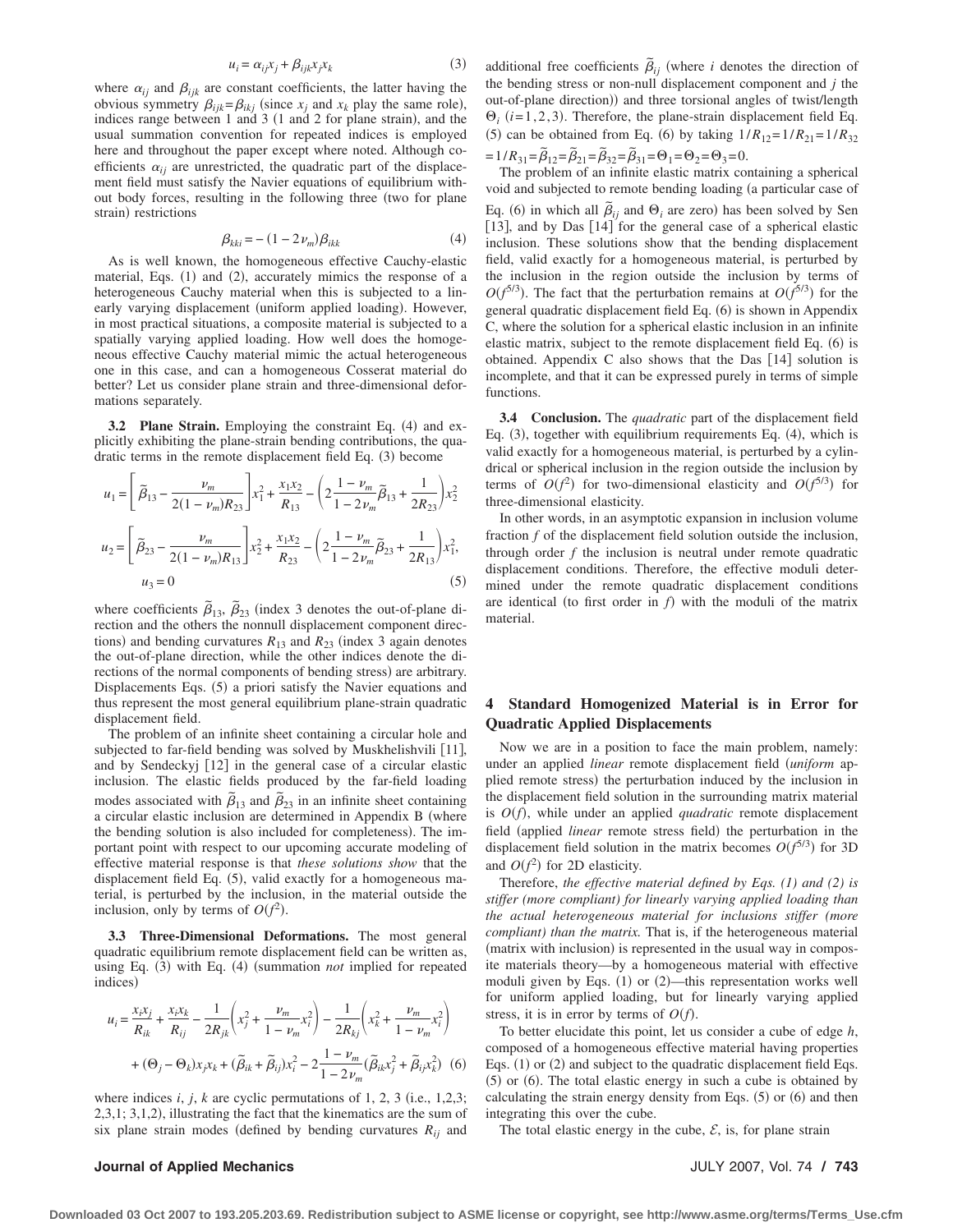$$
\mathcal{E}_{\text{Cauchy}} = \frac{h^5 \overline{\mu}}{12(1-\overline{\nu})} \left( \frac{1}{R_{13}^2} + \frac{1}{R_{23}^2} \right) + \frac{h^5 \overline{\mu} (1-\overline{\nu}) (3-4\overline{\nu})}{3(1-2\overline{\nu})^2} (\widetilde{\beta}_{13}^2 + \widetilde{\beta}_{23}^2)
$$
  
\n
$$
= h^5 \mu_m \left( \frac{1}{R_{13}^2} + \frac{1}{R_{23}^2} \right) \left( \frac{1}{12(1-\nu_m)} - \Xi_R f \right) + h^5 \mu_m (\widetilde{\beta}_{13}^2 + \widetilde{\beta}_{23}^2) \left[ \frac{(1-\nu_m)(3-4\nu_m)}{3(1-2\nu_m)^2} - \Xi_\beta f \right] + O(f^2)
$$
(7)

where

$$
\Xi_{R} = \frac{1}{12(1 - \nu_{m})} \left[ \frac{3\mu_{m} + \mu_{i}(1 - 4\nu_{m})}{\mu_{m} + \mu_{i}(3 - 4\nu_{m})} - \frac{2\mu_{i}(1 - \nu_{m})}{\mu_{i} + \mu_{m}(1 - 2\nu_{i})} \right]
$$
\n
$$
\Xi_{\beta} = -\frac{(1 - \nu_{m})(3 - 4\nu_{m})}{3(1 - 2\nu_{m})^{2}} \left( \frac{2\mu_{i}(1 - \nu_{m})(5 - 6\nu_{m})}{(1 - 2\nu_{m})(3 - 4\nu_{m})[\mu_{i} + \mu_{m}(1 - 2\nu_{i})]} + \frac{\mu_{i}\{-13 + 2\nu_{m}[9 + 4(3 - 4\nu_{m})\nu_{m}]\} + \mu_{m}\{-7 + 2\nu_{m}[13 - 8\nu_{m}(3 - 2\nu_{m})]\}}{(1 - 2\nu_{m})(3 - 4\nu_{m})[\mu_{m} + \mu_{i}(3 - 4\nu_{m})]}
$$
\n(8)

while for three-dimensional deformation it is

$$
\mathcal{E}_{\text{Cauchy}} = \frac{h^5 \bar{\mu}}{12(1-\bar{\nu})} \sum_{\substack{i,j=1 \ i \neq j}}^3 \left( \frac{1}{R_{ij}^2} + \frac{\bar{\nu}}{R_{ij}R_{ji}} \right) + \frac{h^5 \bar{\mu}}{12} \left( \sum_{i=1}^3 \Theta_i^2 - \frac{1}{2} \sum_{i,j=1}^3 \Theta_i \Theta_j \right) + \frac{2h^5 \bar{\mu}(1-\bar{\nu})}{3(1-2\bar{\nu})} \left[ \tilde{\beta}_{12} \tilde{\beta}_{13} + \tilde{\beta}_{21} \tilde{\beta}_{23} + \tilde{\beta}_{31} \tilde{\beta}_{32} + \frac{3-4\bar{\nu}}{2(1-2\bar{\nu})} \sum_{\substack{i,j=1 \ i \neq j}}^3 \tilde{\beta}_{ij}^2 \right]
$$
  
\n
$$
= h^5 \mu_m \sum_{\substack{i,j=1 \ i \neq j}}^3 \frac{1}{R_{ij}^2} \left[ \frac{1}{12(1-\nu_m)} - \Xi_R f \right] + h^5 \mu_m \sum_{\substack{i,j=1 \ i \neq j}}^3 \frac{1}{R_{ij}R_{ji}} \left[ \frac{\nu_m}{12(1-\nu_m)} - \Xi_R f \right] + h^5 \mu_m \left( \sum_{i=1}^3 \Theta_i^2 - \frac{1}{2} \sum_{\substack{i,j=1 \ i \neq j}}^3 \Theta_i \Theta_j \right) \left( \frac{1}{12} - \Xi_{\Theta} f \right)
$$
  
\n
$$
+ h^5 \mu_m \sum_{\substack{i,j=1 \ i \neq j}}^3 \tilde{\beta}_{ij}^2 \left[ \frac{(1-\nu_m)(3-4\nu_m)}{3(1-2\nu_m)^2} - \Xi_{\beta} f \right] + h^5 \mu_m (\tilde{\beta}_{12}\tilde{\beta}_{13} + \tilde{\beta}_{21}\tilde{\beta}_{23} + \tilde{\beta}_{31}\tilde{\beta}_{32}) \left[ \frac{2(1-\nu_m)}{3(1-2\nu_m)} - \Xi_{\beta\beta} f \right] + O(f^{5/3})
$$
(9)

where

$$
\Xi_{R} = \frac{1}{2(1 - \nu_{m})} - \frac{28\mu_{i}^{2} + 34\mu_{i}\mu_{m} + 13\mu_{m}^{2}}{4(2\mu_{i} + \mu_{m})[\mu_{m}(7 - 5\nu_{m}) + 2\mu_{i}(4 - 5\nu_{m})]} - \frac{\mu_{m}(2\mu_{i} - \mu_{m})(1 - 2\nu_{i}) + 2\mu_{i}^{2}(1 + \nu_{i})}{4(2\mu_{i} + \mu_{m})[\mu_{i}(1 + \nu_{i}) + 2\mu_{m}(1 - 2\nu_{i})]}
$$

$$
\Xi_{RR} = \frac{1}{2(1 - \nu_{m})} - \frac{26\mu_{i}^{2} + 38\mu_{i}\mu_{m} + 11\mu_{m}^{2}}{4(2\mu_{i} + \mu_{m})[\mu_{m}(7 - 5\nu_{m}) + 2\mu_{i}(4 - 5\nu_{m})]} - \frac{(\mu_{i} + \mu_{m})\mu_{i}(1 + \nu_{i}) + \mu_{m}^{2}(1 - 2\nu_{i})}{4(2\mu_{i} + \mu_{m})[\mu_{i}(1 + \nu_{i}) + 2\mu_{m}(1 - 2\nu_{i})]}
$$

$$
\Xi_{\Theta} = \frac{5(\mu_{m} - \mu_{i})(1 - \nu_{m})}{4\mu_{m}(7 - 5\nu_{m}) + 8\mu_{i}(4 - 5\nu_{m})}
$$

$$
\Xi_{\beta\beta} = -\frac{2(1 - \nu_m)}{[2\mu_m(1 - 2\nu_i) + \mu_i(1 + \nu_i)](1 - 2\nu_m)^2[\mu_m(7 - 5\nu_m) + \mu_i(8 - 10\nu_m)]}\{2\mu_i^2(1 + \nu_i)(1 - 2\nu_m)(3 - 5\nu_m) + \mu_i\mu_m(1 - 5\nu_m)[3 - 4\nu_m - \nu_i(9 - 14\nu_m)] - \mu_m^2(1 - 2\nu_i)[9 - \nu_m(26 - 25\nu_m)]\}
$$

$$
\Xi_{\beta} = \frac{(1 - \nu_m)}{\left[\mu_m (7 - 5\nu_m) + 2\mu_i (4 - 5\nu_m)\right] (1 - 2\nu_m)^3 \left[2\mu_m (1 - 2\nu_i) + \mu_i (1 + \nu_i)\right]} \left\{2\mu_i^2 (1 + \nu_i)(-10 + 53\nu_m - 91\nu_m^2 + 50\nu_m^3) + \mu_m^2 (1 - 2\nu_i)(25 - 104\nu_m + 181\nu_m^2 - 110\nu_m^3) - \mu_i \mu_m [5 - 73\nu_m + 164\nu_m^2 - 100\nu_m^3 + \nu_i (5 + 149\nu_m - 454\nu_m^2 + 320\nu_m^3)]\right\} \tag{10}
$$

For two-dimensional deformations the terms  $\Xi_R$  and  $\Xi_\beta$ , while for three-dimensional deformations the terms  $(\Xi_R - |\Xi_{RR}|)$ ,  $(2\Xi_B$  $|\Xi_{\beta\beta}|$ , and  $\Xi_{\Theta}$ , are *all negative* for inclusions stiffer than the matrix (i.e., when the energy of a composite specimen is higher than that of the same specimen comprised of purely matrix material, all zero when they have the same stiffness, and *all positive* for inclusions less stiff than the matrix. This will be in a sense used as our definition of "inclusion stiffer than the matrix."

If the elastic energy Eq.  $(9)$  (or Eq.  $(7)$ ) is compared to that evaluated for an identical prism now comprised of matrix material and containing a spherical (cylindrical in 2D) inclusion, ideally removed from an infinite body that is subjected to the far-field quadratic displacements Eq.  $(6)$  (or Eq.  $(5)$ ), there is a mismatch of the linear terms in *f*, so that homogenization yields a material stiffer (more compliant) than the heterogeneous solution, for an inclusion stiffer (more compliant) than the matrix.

### **5 Comparison With Cosserat Material**

The key point in the above discussion is that the results for the heterogeneous material are compared to a homogeneous linear elastic material, providing the effective properties. While a homogeneous material with appropriately chosen effective moduli can successfully mimic the composite material when uniform stress fields are applied, we showed that it cannot do so when the simplest nonuniform (i.e., uniform plus linearly varying) stress field is applied. What happens now if this comparison is made between a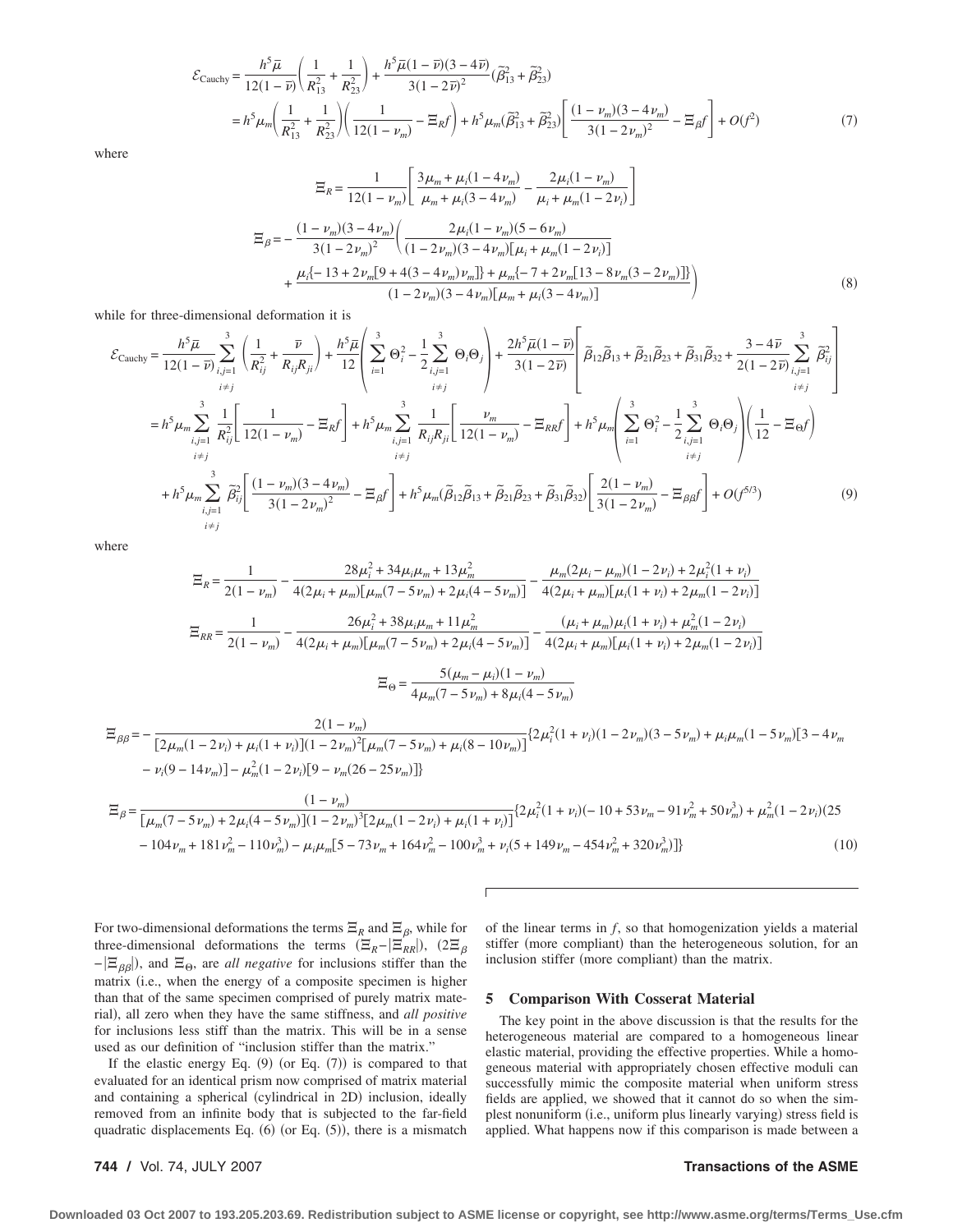

**Fig. 2 Procedure of homogenization of a material containing a dilute distribution of circular voids and subject to a far-field bending stress distribution. Heterogeneous material (left) is an**  $h \times h$  **prism removed from an infinite sheet that is subjected to uniaxial, linearly varying far-field stress; homogeneous Cosserat-elastic material** "**right**… **subject to the same mean moment** (produced by  $\bar{m}_{13}$  and  $\bar{\sigma}_{11}$ ) calculated from the heterogeneous prism. For the plane strain problem (where  $\eta$  does not appear), level sets of  $\sigma_{11}$  are shown; note that the values of  $\sigma_{12}$ ,  $\sigma_{21}$ , and  $\sigma_{22}$ , shown parallel to the edges, are less than 1/100 of the **maximum value of <sup>11</sup> at a distance from inclusion center equal to three times the radius of the inclusion** "**contrast this with the order of the effect in Fig. 1**…**.**

composite material and a homogeneous Cosserat or micropolar material? Note that this question has fundamental—as opposed to empirical—motivation: the assumption leading to standard Cauchy elasticity—that surface resultant moments/area vanish as the Cauchy tetrahedron becomes vanishing small—is a sensible approximation for materials with extremely small-scale microstructure, but is not in general otherwise justifiable. Absent this assumption, a Cosserat-type constitutive framework arises.

**5.1 Simplest Cosserat Constitutive Model.** We begin for simplicity with constrained-rotation micropolar materials (the simplest Cosserat constitutive model, for which the constitutive equations are [15]

$$
\sigma_{ij} = 2\mu \left( \varepsilon_{ij} + \frac{\nu}{1 - 2\nu} \varepsilon_{kk} \delta_{ij} \right), \quad m_{ij} = 4\mu \ell^2 (\chi_{ji} + \eta \chi_{ij}) \quad (11)
$$

where  $\sigma_{ij}$  is the symmetric part of the force-stress tensor;  $\varepsilon_{ij}$  is the infinitesimal strain tensor;  $m_{ij}$  is the deviator of the couple-stress tensor; and  $\chi_{ii}$  is the torsion-flexure tensor. The kinematical quantities are defined in terms of the displacement field  $u_i$  as

$$
\varepsilon_{ij} = \frac{1}{2}(u_{i,j} + u_{j,i}), \quad \chi_{ij} = \omega_{i,j} = \frac{1}{2}e_{ihk}u_{k,hj}
$$
(12)

where  $e_{ihk}$  is the Ricci (permutation) tensor;  $\omega_i$  is the macrorotation axial vector; and a subscript comma denotes partial differentiation with respect to subsequent indices. The material parameters  $\nu$  and  $\mu$  appearing in Eq. (11) are the usual (Poisson and shear) elastic moduli (subject to the usual restrictions), whereas material parameters  $\ell$  and  $\eta$  define the Cosserat behavior; in particular, the former is a characteristic length of the material and the latter is dimensionless and subject to the restriction  $-1 < \eta < 1$  for positive definiteness of the strain energy.

Let us consider now two ideal material elements: a cube of edges *h* of Cauchy-elastic material containing an inclusion, ideally removed from an infinite body that is subjected to far-field loading, and the same cube instead composed of a homogeneous, constrained-rotation Cosserat material, Eqs.  $(11)$ . We wish to determine the values of the effective Cosserat moduli  $\bar{\mu}$ ,  $\bar{\nu}$ ,  $\ell$ , and  $\eta$ so that the homogeneous Cosserat material best mimics the het-

erogeneous Cauchy material under general slowly varying applied loading (Fig. 2, illustrating for simplicity a bending stress distribution).

**5.2 Matching With the Uniform Stress Field.** For *uniform* applied stress (and zero applied couple stress) the effective modulus values Eqs.  $(1)$  and  $(2)$ , identical to those obtained for Cauchyelastic material, are found for the Cosserat material. The reason for this is simply that for a uniform applied stress on the Cosserat material, a homogeneous deformation with null deformationcurvature tensor is produced, so that the Cosserat effects disappear (i.e., the moduli  $\ell$  and  $\eta$  do not enter the solution).

**5.3 Matching With Linearly Varying Remote Stress Field.** For a linearly varying remote applied stress on the Cosserat material, Cosserat effects are present and, as will be shown, for inclusions less stiff than the matrix, they permit minimization, and for certain deformations elimination, of the mismatch in the strain energy between the actual composite material and the homogeneous effective Cosserat material.

Boundary conditions for a Cosserat solid and a Cauchy-elastic solid are not equivalent. For instance, in a purely kinematic approach, for a Cosserat material we can prescribe displacements Eqs.  $(6)$  (or Eqs.  $(5)$ ) along a side of the prism, but the two tangential components of the rotation must also be specified, the latter not being necessary in a Cauchy solid. Following the kinematic approach, we assume displacements Eqs.  $(6)$  (or Eqs.  $(5)$ ), and *the rotations deduced from these displacements*, to be prescribed along all sides of the prism for the Cosserat material. (For the Cauchy material, only the displacements Eqs.  $(6)$  (or Eqs.  $(5)$ ) are prescribed on the boundary, but the resulting solution has rotations there identical to those prescribed for the Cosserat material, so the Cosserat and Cauchy material solutions correspond to exactly the same problem.) The solution to this boundary value problem for pure bending of the Cosserat material was given by Koiter ([15], his Secs. 6.2 and 6.3).

Generalizing the Koiter solution, for the displacement field Eq. 66 (or Eq. (5)), with  $\nu_m$  replaced by  $\bar{\nu}$ , the non-null kinematical quantities become

#### **Journal of Applied Mechanics** JULY 2007, Vol. 74 **/ 745**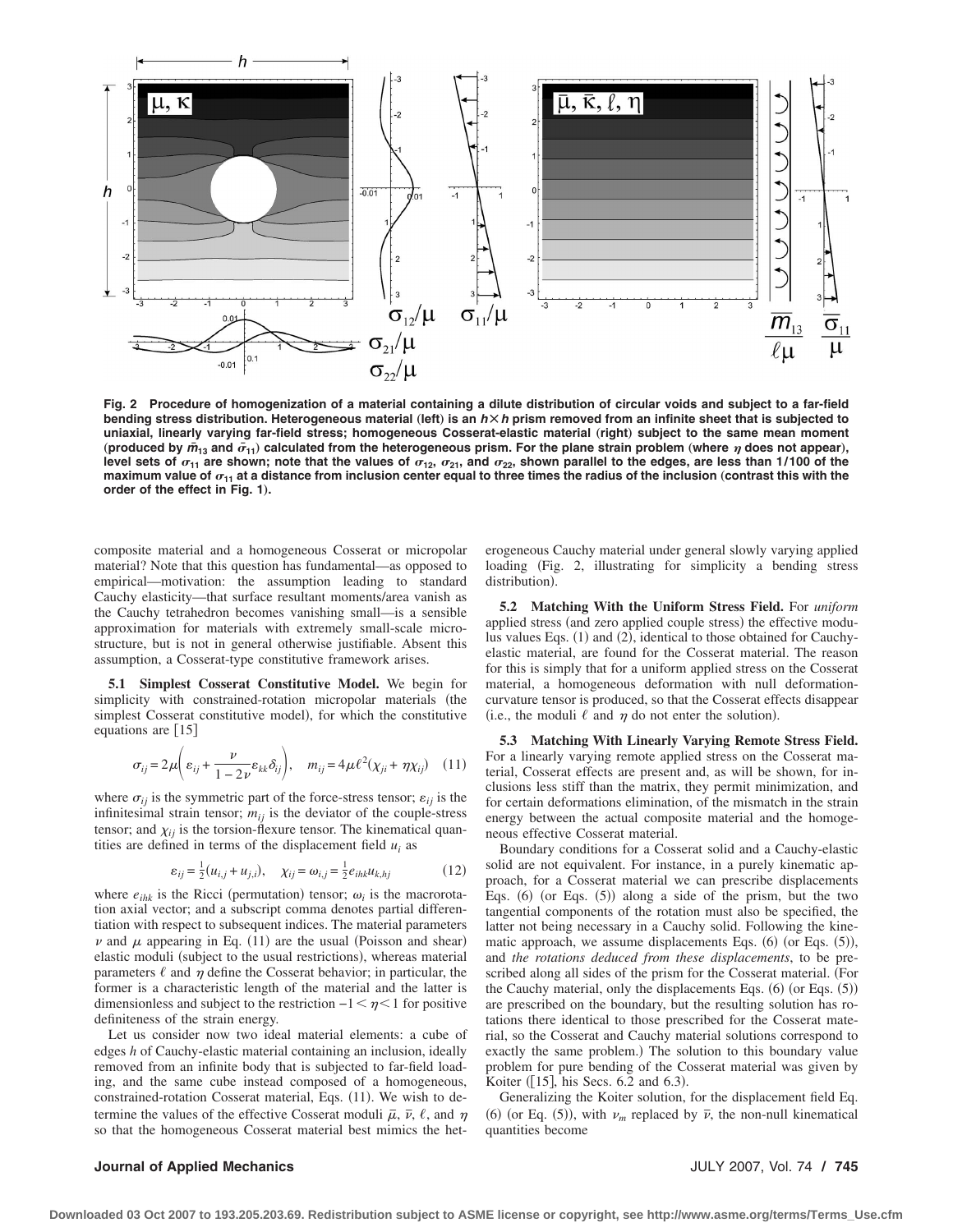$$
\varepsilon_{ii} = \frac{x_j}{R_{ik}} + \frac{x_k}{R_{ij}} - x_i \frac{\overline{\nu}}{1 - \overline{\nu}} \left( \frac{1}{R_{jk}} + \frac{1}{R_{kj}} \right) + 2 x_i (\widetilde{\beta}_{ij} + \widetilde{\beta}_{ik})
$$

 $(indices not summed; *i*, *j*, *k* cyclic),$ 

$$
j = -2\frac{1-\overline{\nu}}{1-2\overline{\nu}}(x_j\widetilde{\beta}_{ik} + x_i\widetilde{\beta}_{jk}) - e_{ijk}x_k\frac{\Theta_i - \Theta_j}{2}
$$

(indices not summed and all different),

$$
\chi_{ij} = \frac{1}{2} \delta_{ij} \left( 3\Theta_i - \sum_{k=1}^3 \Theta_k \right) + e_{jik} \left( \frac{1}{R_{ji}} + 2\tilde{\beta}_{ki} \frac{1 - \overline{\nu}}{1 - 2\overline{\nu}} \right) \tag{13}
$$

(indices not summed).

 $\varepsilon_i$ 

The total strain energy in the cube is thus

$$
\mathcal{E} = \mathcal{E}_{\text{Cauchy}} + 2h^3 \bar{\mu} \ell^2 (\chi_{ij} \chi_{ij} + \eta \chi_{ji} \chi_{ij}) \tag{14}
$$

where

$$
\chi_{ij}\chi_{ij} = \frac{3}{2} \left( \sum_{i=1}^{3} \Theta_{i}^{2} - \frac{1}{2} \sum_{\substack{i,j=1 \ i \neq j}}^{3} \Theta_{i} \Theta_{j} \right) + \sum_{\substack{i,j,k=1 \ i \neq j \neq k}}^{3} \left( \frac{1}{R_{ij}} + 2\tilde{\beta}_{kj} \frac{1-\overline{\nu}}{1-2\overline{\nu}} \right)^{2}
$$
\n(15)

and

$$
\chi_{ji}\chi_{ij} = \frac{3}{2} \left( \sum_{i=1}^{3} \Theta_{i}^{2} - \frac{1}{2} \sum_{\substack{i,j=1 \ i \neq j}}^{3} \Theta_{i} \Theta_{j} \right) - \sum_{\substack{i,j,k=1 \ i \neq j \neq k}}^{3} \left( \frac{1}{R_{ij}} + 2 \widetilde{\beta}_{kj} \frac{1 - \overline{\nu}}{1 - 2\overline{\nu}} \right) \left( \frac{1}{R_{ji}} + 2 \widetilde{\beta}_{kj} \frac{1 - \overline{\nu}}{1 - 2\overline{\nu}} \right)
$$
\n
$$
+ 2 \widetilde{\beta}_{ki} \frac{1 - \overline{\nu}}{1 - 2\overline{\nu}} \right)
$$
\n(16)

which, for plane-strain deformations in the  $x_1$ ,  $x_2$  plane become

$$
\chi_{ij}\chi_{ij} = \left(\frac{1}{R_{23}} + 2\tilde{\beta}_{13}\frac{1-\bar{\nu}}{1-2\bar{\nu}}\right)^2 + \left(\frac{1}{R_{13}} + 2\tilde{\beta}_{23}\frac{1-\bar{\nu}}{1-2\bar{\nu}}\right)^2, \quad \chi_{ji}\chi_{ij} = 0
$$
\n(17)

**5.4 Result 1.** The nonpolar (i.e., standard effective Cauchy) case is obtained from the strain energy Eq. (14) by setting the internal length equal to zero,  $\ell = 0$ ; therefore, since  $\ell$  enters Eq. (14) only as  $\ell^2$ , and since its coefficient cannot be negative for allowable modulus values, *the strain energy for the effective Cosserat material is never less than the strain energy for the effective Cauchy material.* This means that the introduction of Cosserat effects can only *increase* the strain energy of the effective material and therefore can only be useful when coefficients  $E_R$  and  $E_\beta$  are positive in plane strain (in Eqs. (7)) or when  $E_R$  $-|\Xi_{RR}| > 0$ ,  $2\Xi_{\beta} - |\Xi_{\beta\beta}| > 0$ , and  $\Xi_{\Theta} > 0$ , in 3D (in Eqs. (9)), i.e., *for inclusions less stiff than the matrix*. In the case of an inclusion stiffer than the matrix, Cosserat effects make the homogenized material even stiffer than the already overly stiff effective Cauchy material resulting from homogenization for uniform stress. For these situations the simple Cosserat effective material cannot provide an improvement to the standard Cauchy effective material.

**5.5 Result 2 for 2D Deformations.** Let us begin with the two-dimensional (plane strain) formulation, where there is only one remaining undetermined parameter, the internal characteristic length  $\ell$ , in the elastic energy, Eq. (14) (parameter  $\eta$  only enters the elastic energy in the three-dimensional case). We seek the  $\ell$ value that permits minimization of the elastic energy difference through  $O(f)$ , for arbitrary equilibrium quadratic displacement remote boundary conditions, between the heterogeneous Cauchy material (whose energy has no  $O(f)$  term) and the homogeneous effective Cosserat material:

$$
\mathcal{E}_{\text{Cauchy}}(\mu_m, \nu_m) - [\mathcal{E}_{\text{Cauchy}}(\bar{\mu}, \bar{\nu}) + 2h^3 \bar{\mu} \ell^2 \chi_{ij} \chi_{ij}] \tag{18}
$$

which is (having divided by  $h^5$ )

$$
\frac{\mu_m}{12(1-\nu_m)} \left( \frac{1}{R_{13}^2} + \frac{1}{R_{23}^2} \right) + \frac{\mu_m (1-\nu_m)(3-4\nu_m)}{3(1-2\nu_m)^2} (\tilde{\beta}_{13}^2 + \tilde{\beta}_{23}^2) \n- \left\{ \frac{\bar{\mu}}{12(1-\bar{\nu})} \left( \frac{1}{R_{13}^2} + \frac{1}{R_{23}^2} \right) + \frac{\bar{\mu}(1-\bar{\nu})(3-4\bar{\nu})}{3(1-2\bar{\nu})^2} (\tilde{\beta}_{13}^2 + \tilde{\beta}_{23}^2) + 2\bar{\mu} \frac{\ell^2}{h^2} \left[ \left( \frac{1}{R_{23}} + 2\tilde{\beta}_{13} \frac{1-\bar{\nu}}{1-2\bar{\nu}} \right)^2 + \left( \frac{1}{R_{13}} + 2\tilde{\beta}_{23} \frac{1-\bar{\nu}}{1-2\bar{\nu}} \right)^2 \right] \right\}
$$
\n(19)

We wish to use  $\ell$  to increase the elastic energy of the effective Cosserat material in such a way that this becomes closer to the correct value  $\mathcal{E}_{\text{Cauchy}}(\mu, \nu)$ , but without exceeding this value for any value of the *free parameters* defining the deformation modes:  $1/R_{13}$ ,  $1/R_{23}$ ,  $\tilde{\beta}_{13}$ , and  $\tilde{\beta}_{23}$ . Therefore, employing Eq. (7), Eq. (19) can be written as, retaining only terms through  $O(\bar{f})$ 

$$
\left(\frac{1}{R_{13}^2} + \frac{1}{R_{23}^2}\right) \Xi_R f + \left(\tilde{\beta}_{13}^2 + \tilde{\beta}_{23}^2\right) \Xi_\beta f - 2 \frac{\ell^2}{h^2} \left[ \left(\frac{1}{R_{23}} + 2\tilde{\beta}_{13} \frac{1 - \nu_m}{1 - 2\nu_m}\right)^2 + \left(\frac{1}{R_{13}} + 2\tilde{\beta}_{23} \frac{1 - \nu_m}{1 - 2\nu_m}\right)^2 \right] \ge 0
$$
\n(20)

and the problem is to find an  $\ell^2/h^2$  such that Eq. (20) is satisfied for all  $1/R_{13}$ ,  $1/R_{23}$ ,  $\tilde{\beta}_{13}$ , and  $\tilde{\beta}_{23}$ , coming as close to equality as possible. Note that, since the term multiplying  $\ell^2$  is always negative, inequality (20) can be satisfied only for inclusions less stiff than the matrix, i.e., when  $\Xi_R$  and  $\Xi_B$  are both positive.

Now, problem (20) can be transformed into the form  $xAx \ge 0$ , with vector  $\{x\} = \{1/R_{13}, \tilde{B}_{23}, 1/R_{23}, \tilde{B}_{13}\}$ , so that it becomes equivalent to the requirement of positive semi-definiteness of the  $4 \times 4$  matrix **A** (which is composed of two identical  $2 \times 2$  blocks, while all other entries are null). This matrix has two distinct eigenvalues with double multiplicity; requiring that the smaller eigenvalue be zero yields

$$
\frac{\ell^2}{h^2} = \frac{f}{\left(\frac{1 - \nu_m}{1 - 2\nu_m}\right)^2 \frac{8}{\Xi_\beta} + \frac{2}{\Xi_R}}
$$
(21)

valid only for both  $\Xi_R$  and  $\Xi_B$  positive.

Obviously, the meaning of negative values of  $\ell^2$  is merely that the inclusion is stiffer than the matrix and no (real) value exists for the characteristic length that will permit the elastic energies to match. In such cases,  $\ell = 0$  gives the smallest difference between the energies. Using  $f = \pi a^2 / h^2$ , Eq. (21) becomes

$$
\ell = a \sqrt{\frac{\pi}{\frac{8(1 - \nu_m)^2}{(1 - 2\nu_m)^2 \Xi_\beta} + \frac{2}{\Xi_R}}}
$$
(22)

valid only for both  $E_R$  and  $E_B$  positive. Note from Eq. (22) that  $\ell$ =0 when *a*=0, but that  $\ell/a$  is independent of *f* (under our assumption of small  $f$ ). Note that in the limit of an incompressible matrix,  $\nu_m = 1/2$ , Eq. (22) reduces to

$$
\ell = a \sqrt{\frac{\pi \Xi_R}{2}} \tag{23}
$$

showing that the corresponding applied deformation mode is a pure bending. In this case, in other words, the characteristic length Eq. (23) provides an exact match between the energies of the actual heterogeneous solid and the homogenized one under arbitrary uniform plus pure bending applied loading.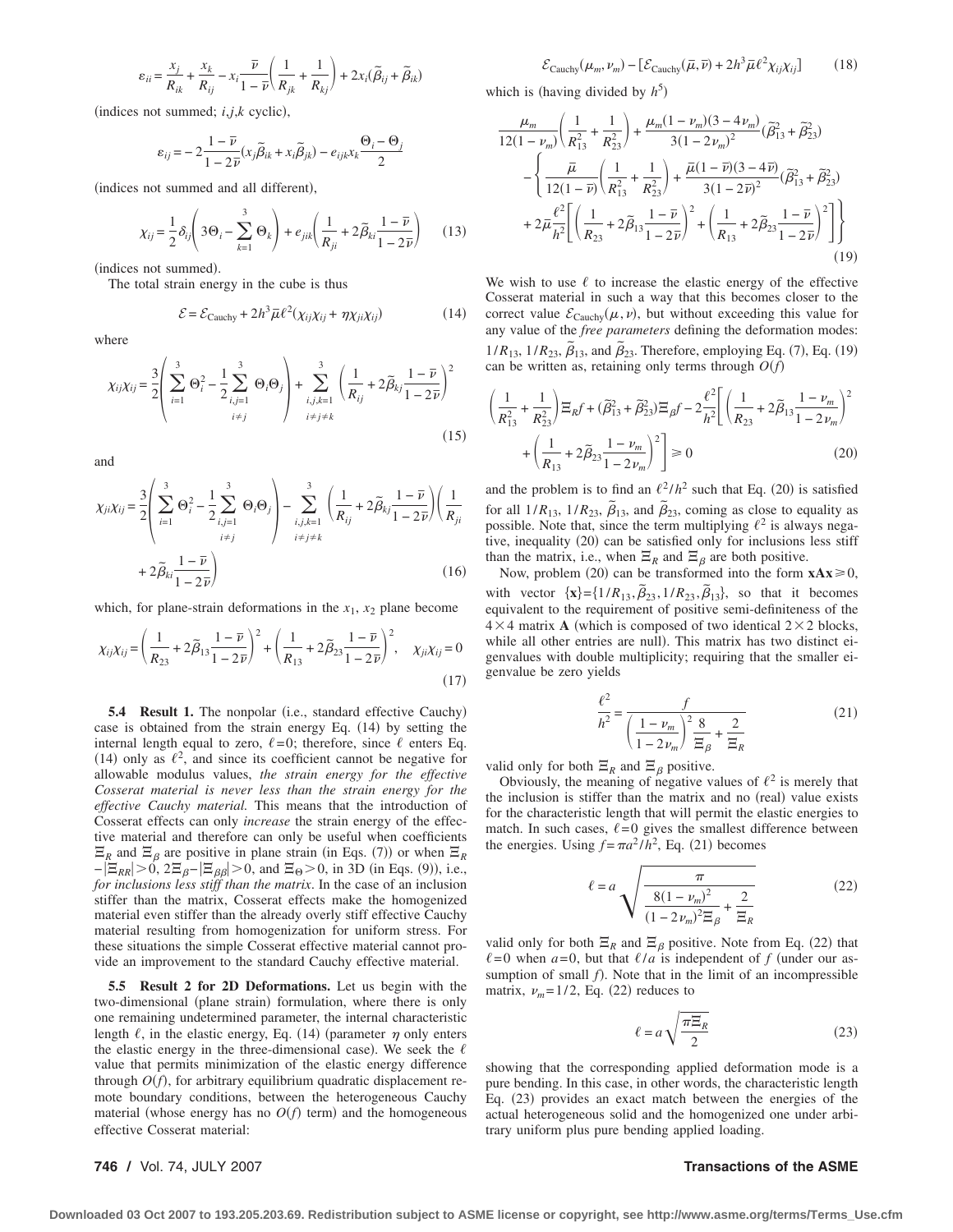

**Fig. 3 Characteristic length divided by circular cylindrical inclusion radius for a homogeneous Cosserat material deduced from homogenization of a matrix containing a dilute distribution of parallel, infinite circular cylindrical inclusions** "**plane strain, Eq.** (22))

In the extreme case when the inclusion is a void, Eq.  $(22)$ becomes

$$
\ell = a \sqrt{\frac{\pi}{24(1 - \nu_m) \left\{ \frac{1}{3} + \frac{1 - 2\nu_m}{7 - 2\nu_m [13 - 8\nu_m (3 - 2\nu_m)]} \right\}}}
$$
(24)

where the radical in Eq.  $(24)$  is always positive.

The characteristic length divided by the radius of the inclusion,  $\ell/a$ , is plotted in Fig. 3 versus the contrast in the inclusion/matrix shear moduli,  $\mu_i / \mu_m$ . A null contrast corresponds to a void, Eq. (24). The different curves in the figure refer to different values of Poisson's ratios. The values of the curves at  $\mu_i / \mu_m = 0$  depend only on  $\nu_m$ ; curves are plotted for  $\nu_m$  and  $\nu_i$  each having values 0.49 and 0. Note also that for  $\nu_m = \nu_i$ ,  $\ell = 0$  results for  $\mu_i = \mu_m$ , as it should.

For a sufficiently compliant inclusion, a positive characteristic length for an effective Cosserat material is always found, which decreases to zero at sufficiently high inclusion stiffness.

**5.6 Result 2 for 3D Deformations.** Let us now consider three-dimensional deformations. By introducing the symbol

$$
T^{2} = \sum_{i=1}^{3} \Theta_{i}^{2} - \frac{1}{2} \sum_{\substack{i,j=1 \ i \neq j}}^{3} \Theta_{i} \Theta_{j}
$$
 (25)

the three-dimensional version of non-negativity of the energy difference Eq.  $(18)$  becomes

$$
\sum_{i,j=1}^{3} \frac{1}{R_{ij}^{2}} \Xi_{R} + \sum_{i,j=1}^{3} \frac{1}{R_{ij}R_{ji}} \Xi_{RR} + T^{2} \Xi_{\Theta} + \sum_{i,j=1}^{3} \tilde{\beta}_{ij}^{2} \Xi_{\beta} + (\tilde{\beta}_{12}\tilde{\beta}_{13} + \tilde{\beta}_{21}\tilde{\beta}_{23} + \tilde{\beta}_{31}\tilde{\beta}_{32}) \Xi_{\beta\beta} - 2 \frac{\bar{\mu}\ell^{2}}{\mu_{m}f\hbar^{2}} \left[ (1+\eta) \frac{3}{2} T^{2} + \sum_{i,j,k=1}^{3} \left( \frac{1}{R_{ij}} + 2\tilde{\beta}_{kj} \frac{1-\bar{\nu}}{1-2\bar{\nu}} \right) + 2\tilde{\beta}_{kj} \frac{1-\bar{\nu}}{1-2\bar{\nu}} \right)^{2} - \eta \sum_{i,j,k=1}^{3} \left( \frac{1}{R_{ij}} + 2\tilde{\beta}_{kj} \frac{1-\bar{\nu}}{1-2\bar{\nu}} \right) \left( \frac{1}{R_{ji}} + 2\tilde{\beta}_{kj} \frac{1-\bar{\nu}}{1-2\bar{\nu}} \right) \Xi_{j} + \tilde{\beta}_{kj} \frac{1-\bar{\nu}}{1-2\bar{\nu}} \right) \ge 0
$$
\n(26)

Equation (26) depends on the arbitrary deformation modes. These are coupled in groups of four (each group entering in exactly the same way), plus *T*; for example,  $1/R_{13}$ ,  $1/R_{31}$ ,  $\tilde{\beta}_{21}$ ,  $\tilde{\beta}_{23}$  are coupled. Thus it is sufficient to consider these four parameters together with *T*, and take all others equal to zero. Doing this, Eq. 26 becomes, retaining only leading-order terms in *f*

$$
\left(\frac{1}{R_{13}^2} + \frac{1}{R_{31}^2}\right) \Xi_R + \frac{2}{R_{13}R_{31}} \Xi_{RR} + T^2 \Xi_{\Theta} + (\tilde{\beta}_{21}^2 + \tilde{\beta}_{23}^2) \Xi_{\beta}
$$
  
+  $\tilde{\beta}_{21} \tilde{\beta}_{23} \Xi_{\beta\beta} - 2 \frac{\ell^2}{fh^2} \Big[ (1 + \eta) \frac{3T^2}{2} + \left(\frac{1}{R_{13}} + 2\tilde{\beta}_{23} \frac{1 - \nu_m}{1 - 2\nu_m}\right)^2$   
+  $\left(\frac{1}{R_{31}} + 2\tilde{\beta}_{21} \frac{1 - \nu_m}{1 - 2\nu_m}\right)^2 - 2\eta \left(\frac{1}{R_{13}} + 2\tilde{\beta}_{23} \frac{1 - \nu_m}{1 - 2\nu_m}\right) \left(\frac{1}{R_{31}} + 2\tilde{\beta}_{21} \frac{1 - \nu_m}{1 - 2\nu_m}\right)$   
+  $2\tilde{\beta}_{21} \frac{1 - \nu_m}{1 - 2\nu_m}\Big] \ge 0$  (27)

Equation  $(27)$  involves a quadratic form, so that it can be represented in matrix form as

$$
\left[\Xi_{\Theta} - 3\frac{\ell^2}{f h^2} (1+\eta)\right] T^2 + \mathbf{x} \mathbf{A} \mathbf{x} \ge 0 \tag{28}
$$

where vector  $\{x\} = \{1/R_{13}, 1/R_{31}, \tilde{\beta}_{21}, \tilde{\beta}_{23}\}.$  Matrix **A** is a  $4 \times 4$ block and the Condition 26, viewed as the condition of positive semi-definiteness of **A** (since the coefficient of  $T^2$  must be  $\geq 0$ ), yields non-negativeness of four eigenvalues, plus non-negativity of the coefficient of  $T^2$ . Two of these conditions can be shown to be contained within the other two, from which two values of Cosserat length  $\ell$  can be obtained to ensure positive semidefiniteness of **A**. The minimum among these two lengths, plus that obtained considering *T*, yields the Cosserat length for Condition  $(26)$  to be satisfied

$$
\ell(\eta) = af^{1/6} \left( \frac{4\pi}{3} \right)^{1/3} g(\mu_i, \mu_m, \nu_i, \nu_m, \eta) \tag{29}
$$

where

$$
g(\mu_i, \mu_m, \nu_i, \nu_m, \eta) = \min \left[ \frac{\Xi_\Theta}{3(1+\eta)}, \frac{(1-2\nu_m)^2}{2(1+\eta)\left(\frac{8(1-\nu_m)^2}{2\Xi_\beta - \Xi_{\beta\beta}} + \frac{(1-2\nu_m)^2}{\Xi_R - \Xi_{RR}}\right)}, \frac{(1-2\nu_m)^2}{2(1-\eta)\left(\frac{8(1-\nu_m)^2}{2\Xi_\beta + \Xi_{\beta\beta}} + \frac{(1-2\nu_m)^2}{\Xi_R + \Xi_{RR}}\right)} \right]^{1/2} \tag{30}
$$

#### **Journal of Applied Mechanics** JULY 2007, Vol. 74 **/ 747**

**Downloaded 03 Oct 2007 to 193.205.203.69. Redistribution subject to ASME license or copyright, see http://www.asme.org/terms/Terms\_Use.cfm**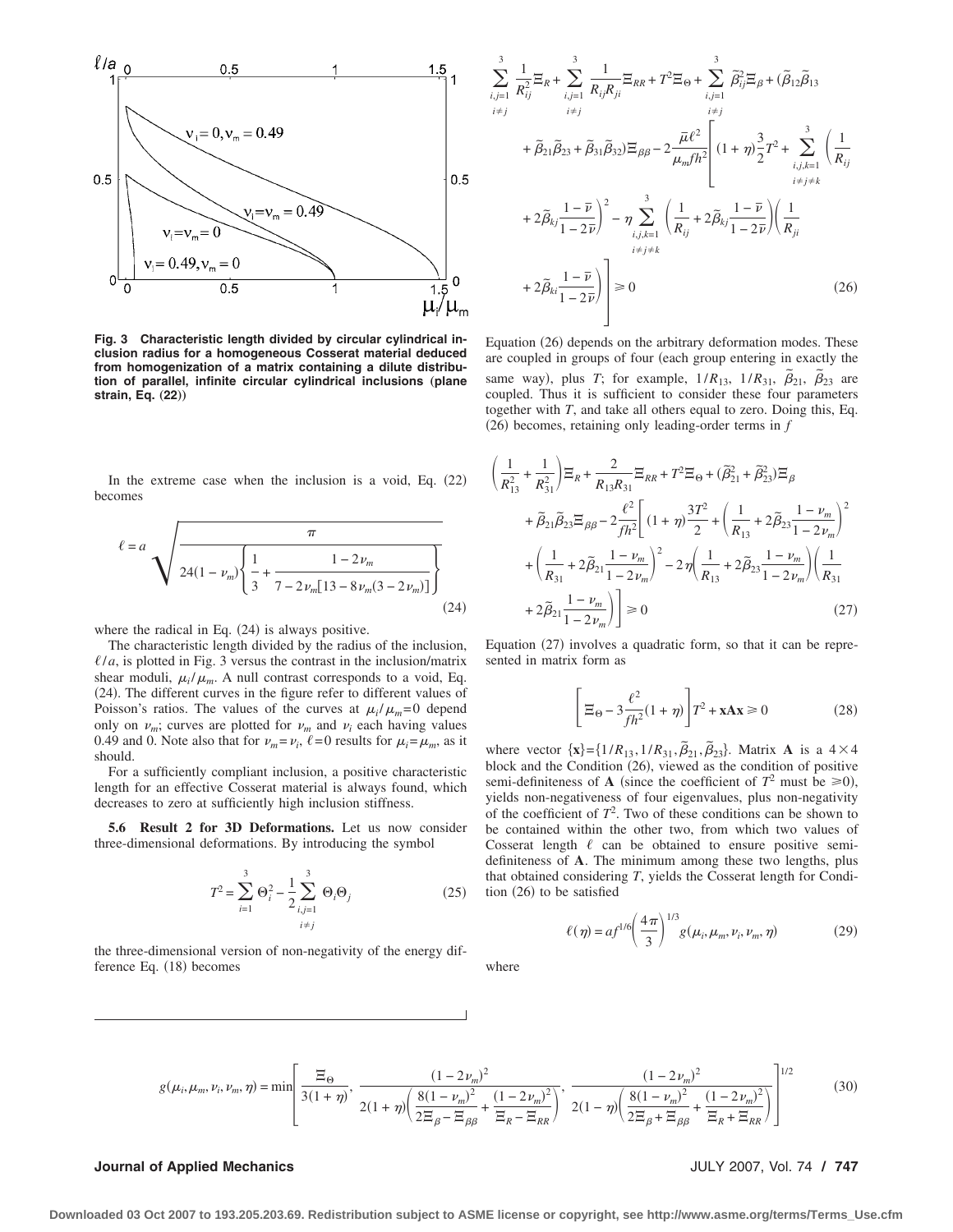

**Fig. 4** The three functions  $g_i$  appearing in Eq. (30), among which the minimum is selected for given values of  $\eta$ 

in which all terms are always non-negative for inclusions less stiff than the matrix. Equation (29) applies for given values of  $\mu_i$ ,  $\mu_m$ ,  $\nu_i$ ,  $\nu_m$ , and  $\eta$ .

In Eq.  $(30)$ , the minimum among the three functions (call them  $g_i$ ) is taken. These functions have the typical dependence on  $\eta$ shown in Fig. 4, drawn for  $\mu_i / \mu_m = 0$  (so that the inclusion is a void) and  $\nu_m$ = 0.49 (a case that will also be considered later). In this figure, one of the  $g_i$ 's corresponds to the torsion mode, while the other two modes involve both bending and the modes described by the  $\tilde{\beta}_{ij}$ .

Since  $\eta$  is a constitutive parameter which can be chosen so that the effective Cosserat material best mimics the actual heterogeneous material's response, it is optimal to choose it so that the *Cosserat effective material matches the actual heterogeneous one for two modes of deformation*, which corresponds to the intersection of the two lower curves in Fig. 4, that is, to the largest of the minima (i.e., the supremum) of the three  $g_i$ 's (corresponding to  $\eta_{\text{max}}$  in the figure). Therefore

$$
\ell = af^{1/6} \left( \frac{4\pi}{3} \right)^{1/3} \sup_{\eta \in (-1,1)} g(\mu_i, \mu_m, \nu_i, \nu_m, \eta) \tag{31}
$$

The case of an incompressible matrix  $(\nu_m \rightarrow 1/2)$  is worth noting. In this case, Eq. (30) becomes

$$
g(\mu_i, \mu_m, \nu_i, \nu_m, \eta) = \min\left[\frac{\Xi_\Theta}{3(1+\eta)}, \frac{\Xi_R - \Xi_{RR}}{2(1+\eta)}, \frac{\Xi_R + \Xi_{RR}}{2(1-\eta)}\right]^{1/2}
$$
\n(32)

showing that bending and torsion are the only modes entering the formula. In this case, in other words, the characteristic length  $\ell$ and parameter  $\eta$  found from Eq. (31), in which Eq. (32) is used for function *g*, provide an exact match between the energies of the actual heterogeneous solid and the homogenized Cosserat one under arbitrary uniform plus bending and torsion applied loading.

The limit  $\mu_i \rightarrow 0$  of Eq. (31) yields the case of a spherical void

$$
\ell = af^{1/6} \frac{\sqrt[3]{4\pi/3}}{\sqrt{7 - 5\nu_m}} \max_{\eta \in (-1,1)} \min \left( \frac{5(1 - \nu_m)}{12(1 + \eta)}, \frac{5(1 - \nu_m)[4 - \nu_m(11 - 15\nu_m)]}{4[13 - \nu_m(37 - 40\nu_m)][1 + \eta)}, \frac{(1 + \nu_m)\{17 - \nu_m[74 - \nu_m(129 - 80\nu_m)]\}}{2(1 - \nu_m)\{21 - \nu_m[78 - \nu_m(121 - 80\nu_m)]\}(1 - \eta)} \right)^{1/2}
$$
\n(33)

In the case of matrix incompressibility,  $\nu_m \rightarrow 1/2$ , Eq. (33) becomes

$$
\ell = af^{1/6} \frac{\sqrt[3]{4\pi/3}}{6} \sqrt{\frac{41}{6}}, \quad \eta = -\frac{31}{41}
$$
 (34)

in which case both the bending and the torsion modes are simultaneously matched.

We emphasize with respect to all the above cases that when the far-field applied loading is such that our "optimal" choice of the Cosserat parameter does not provide an exact match between the effective Cosserat material's energy and that of the actual heterogeneous material, our optimal effective Cosserat material will still be an improvement over the standard effective Cauchy material for *all* equilibrium uniform plus linear far-field applied loadings (for compliant-inclusion-type composites).

The characteristic length divided by the radius of the inclusion multiplied now by the volume fraction to the power  $-1/6$ , i.e.,  $f^{-1/6}\ell/a$ , is plotted in Fig. 5 versus the contrast in the inclusion/ matrix shear moduli,  $\mu_i / \mu_m$ , so that a null contrast corresponds to a void, Eq. 33. The different curves in the figures refer to different values of Poisson ratios, the same investigated for plane strain  $(\nu_m$  and  $\nu_i$  each having values 0.49 and 0). The values of the curves at  $\mu_i / \mu_m = 0$  depend only on  $\nu_m$ .

The figures show that the qualitative behavior is the same for the two-dimensional and three-dimensional cases: for a sufficiently compliant inclusion, a positive characteristic length for an effective Cosserat material is always found, which decreases to zero at sufficiently high inclusion stiffness. However, there are also important differences between the 2D and the 3D cases:

- 1. For all values of the Poisson ratios of the matrix and inclusion,  $\Xi_{\Theta}$  vanishes when  $\mu_i = \mu_m$  and then becomes negative for  $\mu_i > \mu_m$ . Therefore, due to the effect of the torsion mode and in contrast to the 2D case, it is always impossible to produce a positive characteristic length  $\ell$  for  $\mu_i > \mu_m$ , regardless of the values of the Poisson ratios, so that  $\ell = 0$ always results for  $\mu_i \ge \mu_m$  (and not only for the special case  $\nu_m = \nu_i$ ;
- 2. The curve for  $\ell$  for the case  $\nu_i=0$  and  $\nu_m= 0.49$  for 3D displays a jump to zero (not found for 2D deformations) at  $\mu_i = \mu_m$ . This behavior, occurring when  $\nu_m > \nu_i$ , is related to torsion and to the fact that  $\eta$  simultaneously tends to the limit −1. This means that the quantity  $\ell^2(1+\eta)$ , related to the characteristic length in torsion, is not discontinuous and correctly approaches zero when  $\mu_i / \mu_m$  tends to 1; and
- 3. *Result* 3. The characteristic length is substantially smaller in three dimensions than in two. This is partially due to the fact that  $\ell \propto af^{1/6}$  in three dimensions, whereas  $\ell \propto a$  in two dimensions. The figures show that the largest characteristic length (strongest Cosserat effect) occurs for an incompressible matrix containing voids  $(\nu_m= 0.5, \mu_i= 0)$ , in which case

$$
\ell \approx 0.702af^{1/6}, \quad \ell = \frac{\sqrt{\pi}}{2}a \approx 0.886a
$$
 (35)

for 3D and 2D, respectively. For example, if  $f=0.1$ , Eqs. (35) show  $\ell/a$  in 3D to be 54% of that in 2D.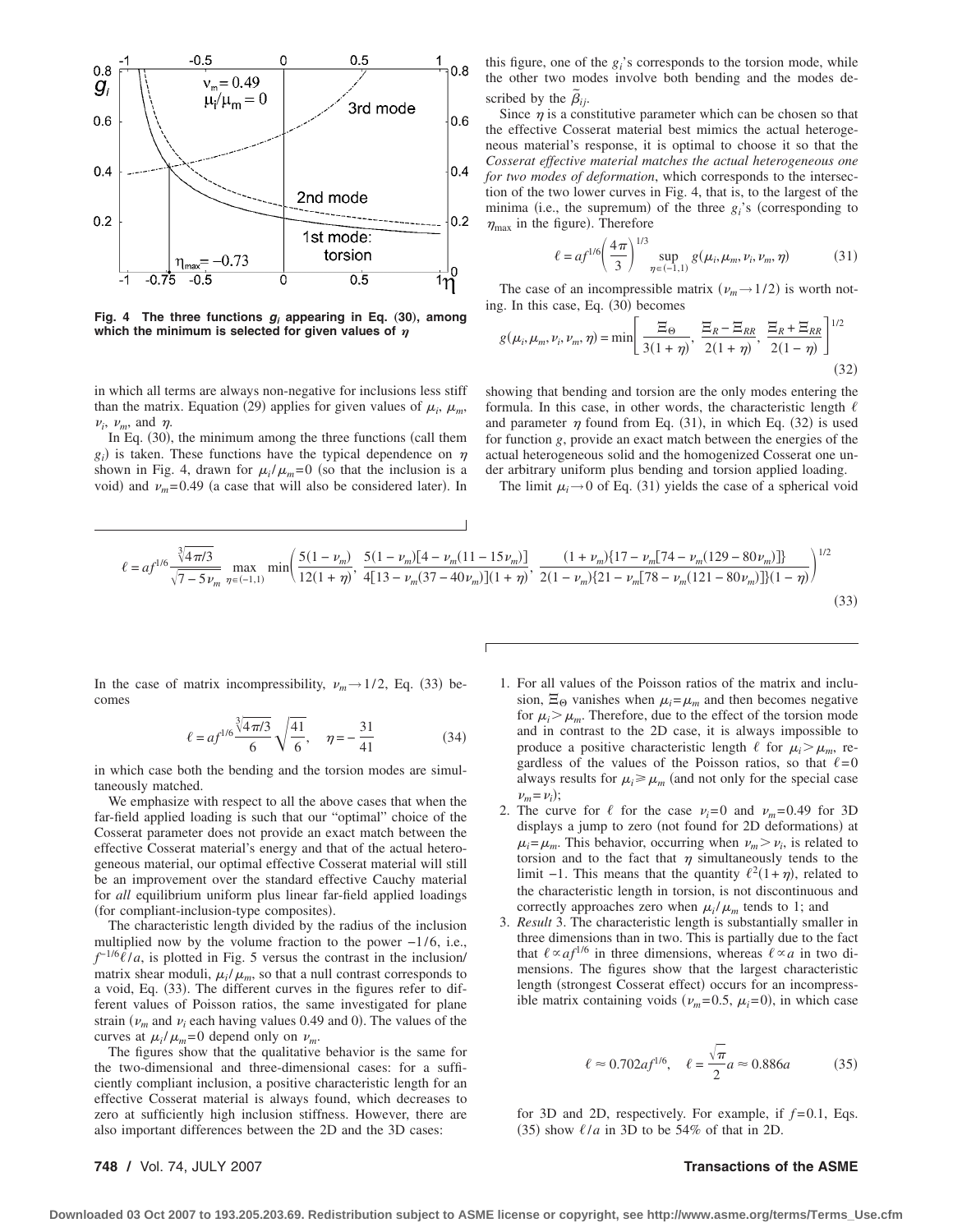

**Fig. 5 Characteristic length divided by spherical inclusion ra-** $\bm{d}$  and multiplied by  $\bm{f}^{\text{-}1/\bar{6}}$  (top) and parameter  $\bm{\eta}$  (bottom) for a **homogeneous Cosserat material deduced from homogenization of a matrix containing a dilute distribution of spherical inclusions** (Eq. (31))

# **6 Unconstrained Cosserat Materials do not Change Results 1, 2, and 3**

At this point we are in a position to address the following question: can Result 1, stating that Cosserat effects only arise for inclusions less stiff than the matrix, be changed by making recourse to a more general theory of micropolar behavior than the constrained-rotation theory of Eq. (11)? Moreover, does Result 2, providing a closed-form formula for the characteristic length  $\ell$ , and consequent Result 3, change if a general theory of micropolar behavior is assumed? The answers to these questions turn out to be negative, but they require a digression.

A general isotropic, linear micropolar material is characterized by the following constitutive equations  $[16,2]$ 

$$
\Sigma_{ij} = \lambda \varepsilon_{kk} \delta_{ij} + 2\mu \varepsilon_{ij} + \gamma e_{ijk} (\omega_k - \phi_k),
$$
  

$$
\mu_{ij} = \alpha \phi_{k,k} \delta_{ij} + 4\mu \ell^2 (\phi_{j,i} + \eta \phi_{i,j})
$$
 (36)

where  $\Sigma_{ij}$  and  $\mu_{ij}$  are the asymmetric force-stress and couplestress tensors, respectively, and  $\omega_k$  and  $\phi_i$  are the macro- and micro-axial rotation vectors, respectively. Constants  $\lambda$  and  $\mu$  play the role of the usual Lamé moduli of Cauchy elasticity, and  $\alpha$ ,  $\eta$ ,  $\gamma$ , and  $\ell$  are new material constants.

The important point is to note that Eqs.  $(11)$  are obtained from Eqs. (36) by taking  $\phi_k = \omega_k$ ; then  $\Sigma_{ij}$  and  $\mu_{ij}$  reduce to  $\sigma_{ij}$  (the symmetric part of the stress tensor) and  $m_{ij}$  (the deviator of the couple-stress tensor), respectively, and the terms containing  $\alpha$  and  $\gamma$  in Eqs. (36) become identically zero.

Now we note that in the unconstrained theory, kinematical boundary conditions must involve prescription of displacements, macrorotations, and microrotations. If we make the sensible choice that the microrotations are identical to the macrorotations *on the boundary* and these are those arising from displacements Eqs.  $(6)$ , then a (unique) solution to the full unconstrained theory produces the same energy Eq. (14). The same results for  $\ell$ , Eqs. (22) and (31), are obtained. Now, however, parameters  $\alpha$  and  $\gamma$ remain undetermined. Thus we find no advantage to use of the more complex unconstrained Cosserat model in the homogenization problem, and indeed we find the constrained-rotation model employed by Koiter [15] to have the great advantages of simplicity and physical transparency.

### **7 Experiments and Applications**

We have already reported that our results explain and confirm the Gauthier [7] experimentally based claim that "an antimicropolar phenomenon" is found for inclusions stiffer than the matrix. For inclusions less stiff than the matrix, our theory provides Cosserat parameters  $\ell$  and  $\eta$  (only  $\ell$  for plane strain) for the effective material which exactly match two quadratic deformation modes (one in plane strain), so that these parameters would be found in an ideal experiment performed on a specimen, when the boundary conditions corresponding to those modes are imposed. With the exception of an incompressible matrix material, the quadratic modes correspond to a combination of bending, torsion, and other modes, which are usually not experimentally investigated.

**7.1 Bending and Torsion Experiments, and Applications Involving Pure Bending and Torsion Loading.** Common experiments involve bending (usually bending of a plate deformed in plane strain) and torsion (usually of a bar with circular cross section). Performing such experiments will not in general (again, with the exception of plane-strain bending of a composite with an incompressible matrix material) yield our Cosserat parameters. This is because we have selected these to give the greatest possible improvement over the effective Cauchy material for all possible imposed linear plus quadratic displacement fields, such that the effective Cosserat material is never stiffer than the actual heterogeneous one. If, however, the applied loading of interest is known to consist of uniform plus pure bending loading in 2D, or uniform plus pure bending and pure torsion loading in 3D, the effective Cosserat parameters can be chosen to produce an exact energy match between the effective Cosserat material and the actual heterogeneous one.

In particular, for plane-strain deformations of a slab containing a dilute distribution of *cylindrical inclusions* (with axis parallel to the depth

$$
\ell_{\text{2D-bending}} = a \sqrt{\frac{\pi \Xi_R}{2}} \tag{37}
$$

with  $\Xi_R$  given by Eq. (8)<sub>1</sub>, provides an exact match for a plane strain bending experiment.

For plane-strain deformations of a slab containing a dilute distribution of *spherical inclusions* (note that, due to the plane strain constraint, parameter  $\eta$  does not enter)

$$
\ell_{\text{3D plane-strain bending}} = af^{1/6} \left(\frac{4\pi}{3}\right)^{1/3} \sqrt{\frac{\Xi_R}{2}}
$$
 (38)

where  $\Xi_R$  is given by Eq. (10)<sub>1</sub>, gives an exact match for a planestrain bending experiment.

For torsion of a cylindrical specimen (of circular cross section) containing a dilute distribution of *spherical inclusions*

#### **Journal of Applied Mechanics** JULY 2007, Vol. 74 **/ 749**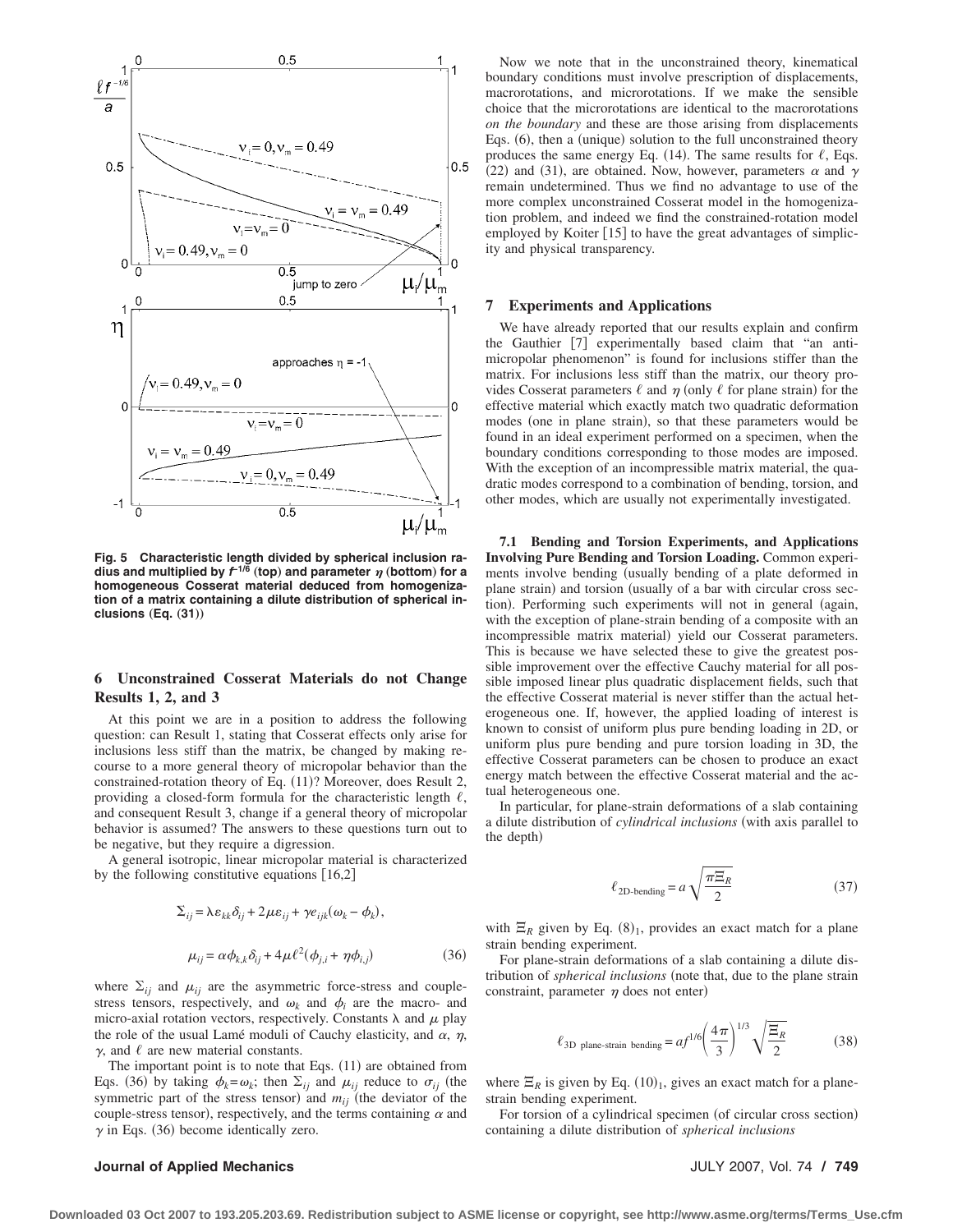$$
(\ell\sqrt{1+\eta})_{\text{torsion cylindrical bar}} = af^{1/6}\left(\frac{4\pi}{3}\right)^{1/3}\sqrt{\frac{\Xi_{\Theta}}{3}}\tag{39}
$$

where  $\Xi_{\Theta}$  is given by Eq. (10)<sub>3</sub>, gives an exact match. Obviously,  $\ell$  and  $\eta$  can be chosen to satisfy Eqs. (38) and (39) simultaneously.

**7.2 A Comparison With Existing Experimental Results.** It is interesting now to compare our results with experiments performed on material containing compliant inclusions, for instance voids. In particular, our results indicate that the most effective experimental setting to display Cosserat effects would be a material containing cylindrical voids deformed in plane strain, with a matrix Poisson's ratio tending to the limit value 0.5; for instance, a rubber block with cylindrical holes. Unfortunately, nothing like this experimental setup is available in the literature and also nothing pertaining to *dilute* suspensions of *spherical voids*.

The only results that we were able to find are those by Lakes [2] pertaining to two foams with nearly spherical voids. Specifically, one material is a syntactic foam consisting of hollow glass microbubbles embedded in an epoxy matrix, for which the mean diameter of voids is 0.125 mm and the volume fraction is 0.468. The second material is a high-density rigid polyurethane closedcell foam, for which the mean diameter of voids is 0.1 mm and the volume fraction is 0.690. Within the general Cosserat framework Eqs. (36), Lakes [2] finds  $\ell$  = 0.032 mm for the first material and  $\ell$  = 0.327 mm for the second. Lakes also determines the quantity  $\ell \sqrt{2(1+\eta)}$ , which he estimates to be 0.065 mm and 0.62 mm, respectively.

There are several difficulties in attempting to compare our results with these materials:

- 1. The void volume fraction is so high that the dilute approximation is almost certainly not directly applicable;
- 2. The mechanical properties of the matrix material are not available; $\frac{2}{3}$  and
- 3. The voids in the first material are coated by a glass shell of unknown stiffness.

Since these factors make a precise comparison impossible, we simply employ our model results with  $\nu_m$ =1/2, Eqs. (34), to make an order-of-magnitude comparison. Thus Eqs. (34) give  $\ell$ =0.039 mm and  $\ell \sqrt{2(1 + \eta)}$ =0.030 mm for the first material and  $\ell$ =0.033 mm and  $\ell \sqrt{2(1+\eta)}$ =0.025 mm for the second. These results are only in qualitative agreement with the experimental findings; however, they are consistent with the fact that our model, based on the dilute approximation, underestimates the characteristic length  $\ell$  for the given high values of the pore volume fractions. The fact that the characteristic length is better predicted for the first material than for the second is probably a consequence of the presence of the glass shell coating the voids, providing a stiffness, which strongly decreases  $\ell$ .

#### **8 Summary of General Methodology**

Here we summarize the general methodology proposed in this paper and employed in the specific cases of a matrix containing a dilute suspension of spherical or circular cylindrical inclusions. We emphasize that our general methodology is not restricted to composites consisting of a matrix containing a dilute concentration of another phase. To determine the effective moduli for a homogeneous Cosserat-elastic material that best approximates a heterogeneous Cauchy-elastic material under general applied loadings, one first determines the effective Cauchy-elastic moduli in the standard manner (i.e., using the most accurate approach available from standard composite materials theory. We empha-

size that we regard the uniform loading as the primitive case, so that this initial determination will not be affected by subsequent calculations). One then needs to compute the elastic energy in the heterogeneous material of interest when this is subjected to a general equilibrium linearly varying applied traction (or quadratically varying displacements) on the boundary. One then compares this energy to the energy computed for the homogeneous Cosserat material (whose Cauchy moduli have already been determined via the standard homogenization approach) subjected to the same quadratically varying displacements and rotations as in the Cauchy solution, and one chooses the Cosserat parameters so that these two energies are in closest possible agreement. In the specific cases analyzed in this paper, the Cosserat length is nonzero when the heterogeneous material is less stiff than its predominant phase, and zero otherwise.

#### **9 Conclusions**

It has been shown that a dilute dispersion of elastic isotropic spherical inclusions in a 3D composite (and infinitely long, parallel circular cylindrical inclusions in a 2D one) produce Cosserat effects when the inclusions are less stiff than the matrix. The effects induce a characteristic length in three dimensions

 $\ell \propto af^{1/6}$ 

and one in two dimensions

 $l \propto a$ 

where *a* is the inclusion radius and *f* the volume fraction of the inclusion material. The maximum characteristic length occurs when the inclusions are cavities, and the matrix material is incompressible; this length is substantially larger in 2D versus 3D for cavities having the same radius. Cosserat effects are on the other hand excluded for the opposite situation of inclusions having stiffnesses equal to or greater than that of the matrix.

An important practical implication of our findings is that the response of a composite material containing inclusions less stiff than the matrix and subjected to nonuniform stressing can be more accurately represented by a homogeneous Cosserat material with appropriately chosen moduli than by a standard (Cauchy) effective material.

#### **Acknowledgment**

We thank Professor R. S. Lakes (University of Wisconsin-Madison) for helpful discussions. D.B. acknowledges financial support from MURST-Cofin 2005 (Prot. No. 2005085973-002). W.J.D. thanks Dr. W. G. Wolfer for his interest in this work and for support from Lawrence Livermore National Laboratory under Contract W-7405-ENG-48 with the U.S. Department of Energy. W.J.D. also acknowledges support from the Italian Ministry Research Grant "Rientro dei cervelli" MIUR Grant No. 26/1/2001.

# **Appendix A: The State of the Art on Cosserat Effects as Deduced From Elastic, Inhomogeneous Media**

The literature on Cosserat effects arising from heterogeneous media is rife with conflicting views. Berglund [17], claiming that previous results [18-20] were inconsistent, provides two theoretical arguments to *disprove micropolar effects*, employing both a discrete structural model of a cubic lattice and a framework for homogenization of a heterogeneous continuum. These appear to be far from conclusive, since the former invokes reduction of structural dimensions to zero (which is inconsistent with the fact that Cosserat effects should be related to some non-null characteristic microstructural length) and the latter does indeed predict some micropolar effects, which are then argued to be negligible. On the contrary, Cosserat behavior was found by Wang and Stronge [21] for a hexagonal lattice. Moreover, certain theoretical arguments *in favor* of Cosserat behavior have been provided by Achenbach and Hermann [22] and Beran and McCoy [23], but the

<sup>&</sup>lt;sup>2</sup>Only  $\nu_m$  is needed to determine  $\ell$ . However, the knowledge of  $\mu_m$  would allow us to determine  $\bar{\mu}$  and  $\bar{\kappa}$  from Eqs. (1), which compared to experimental results by Lakes would permit an assessment of the quality of the estimate.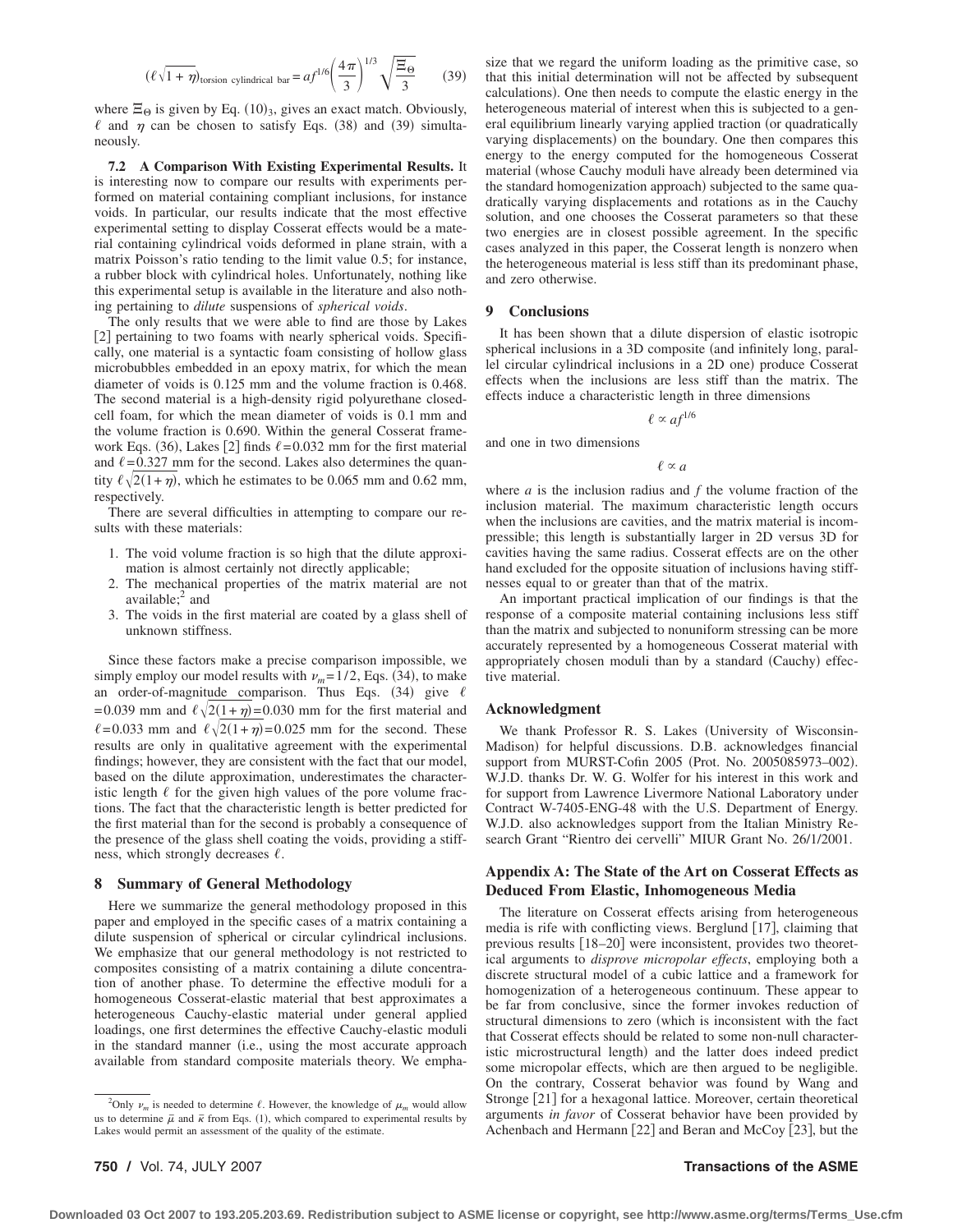

**Fig. 6 Characteristic length divided by the cell size for volume fraction of disperse phase** *f***=0.18, for a Cosserat material deduced from homogeneization of a matrix containing a dilute distribution of parallel, infinite circular cylindrical inclusions** "**plane strain, Eq.** "**21**……

former holding only in certain circumstances involving dynamical effects and the latter apparently finally disproving the effects for composites with homogeneous and isotropic statistics of inclusions. Recently, Forest [24], Ostoja-Starzewski et al. [25], and Bouyge et al. [26] provided numerical finite element investigations supporting Cosserat effects in heterogeneous materials. Forest treats an anisotropic composite with an unusual microstructure, and does not directly provide values for the Cosserat characteristic length. The latter two papers treat plane problems of a matrix containing a dispersion of circular inclusions; they find a nonzero Cosserat length both for inclusions stiffer and more compliant than the matrix, a fact contradicted previously by experiments [6,7], and now by the analytical results derived in the present paper.

When Eq.  $(21)$  is plotted using a semi-logarithmic scale, such as that employed in Ref. [26] for their parameter values of  $v_i$  $= v_m = 0.3$  and  $f = 0.18$ , we obtain the graph shown in Fig. 6. The numerical values at high contrast are similar to those found in Ref. [26] (their Fig. 8), but our results: (1) correctly approach zero when the elastic mismatch disappears (while a nonzero characteristic length is found in Ref.  $[25]$  even for zero mismatch); and  $(2)$ show that Cosserat effects are excluded for mismatch greater than 1 (in which case  $\ell$  would be imaginary).

# **Appendix B: Plane-Strain Solution of an Elastic Circular Inclusion in an Infinite Elastic Matrix, Subject to Remote Displacements Field Eqs. (5)**

We use the Kolosov-Muskhelishvili [11] complex potentials representation of the general solution for plane problems in homogeneous isotropic linear elastostatics, which in polar coordinates is

$$
u_r + iu_{\vartheta} = \frac{1}{2\mu} e^{-i\vartheta} [\kappa \varphi(z) - z \overline{\varphi'(z)} - \overline{\psi(z)}]
$$
(B1)

$$
\sigma_{rr} + \sigma_{\vartheta\vartheta} = 4 \text{ Re}[\varphi'(z)]
$$

$$
\sigma_{\vartheta\vartheta} - \sigma_{rr} + 2i\sigma_{r\vartheta} = 2e^{2i\vartheta} [\overline{z}\varphi''(z) + \psi'(z)] \tag{B2}
$$

where  $z = x_1 + ix_2 = re^{i\vartheta}$ ,  $\varphi(z)$  and  $\psi(z)$  are analytic functions, Re[] denotes the real part, and  $\kappa = 3 - 4 \nu$  for plane strain.

First, we consider a pure bending far-field applied loading, corresponding to

$$
\sigma_{22} = mx_1, \quad \sigma_{11} = \sigma_{12} = 0 \quad \text{for } r \to \infty \tag{B3}
$$

or, in terms of complex potentials

#### **Journal of Applied Mechanics** JULY 2007, Vol. 74 **/ 751**

$$
\varphi(z) = \psi(z) = \frac{m}{8}z^2, \quad \text{for } |z| \to \infty \tag{B4}
$$

The solution for a matrix containing an inclusion of radius *a* is

$$
\varphi(z) = \frac{m}{8}z^2 + \frac{\mu_i - \mu_m}{2(\kappa_m \mu_i + \mu_m)} \frac{ma^4}{4z^2}
$$
 (B5)

$$
\psi(z) = \frac{m}{8}z^2 + \frac{\kappa_m \mu_i - \mu_m \kappa_i m a^4}{\mu_i + \kappa_i \mu_m} \frac{m a^4}{8z^2} + \frac{\mu_i - \mu_m}{\kappa_m \mu_i + \mu_m} \frac{m a^6}{4z^4}
$$
 (B6)

in material outside the inclusion, and

$$
\varphi(z) = \frac{(\kappa_m + 1)\mu_i m}{\mu_i + \kappa_i \mu_m} z^2 - \frac{\mu_i}{\mu_m} \frac{\mu_i + \mu_m(\kappa_i - \kappa_m - 1)}{\kappa_i(\mu_i + \kappa_i \mu_m)} \frac{ma^2}{4} \quad (B7)
$$

$$
\psi(z) = \frac{(\kappa_m + 1)\mu_i m}{\kappa_m \mu_i + \mu_m} \frac{m}{8} z^2
$$
\n(B8)

in material inside the inclusion.

Second, we consider a quadratic far-field applied displacement field, corresponding to

$$
u_1 = \widetilde{\beta}_{13} \left( x_1^2 - \frac{\kappa_m + 1}{\kappa_m - 1} x_2^2 \right), \quad u_2 = u_3 = 0 \quad \text{for } r \to \infty \tag{B9}
$$

or, in terms of complex potentials

$$
\varphi(z) = \frac{\mu_m \tilde{\beta}_{13}}{\kappa_m - 1} z^2, \quad \psi(z) = -\frac{\mu_m \kappa_m \tilde{\beta}_{13}}{\kappa_m - 1} z^2 \quad \text{for } |z| \to \infty
$$
\n(B10)

The solution is

$$
\varphi(z) = \frac{\mu_m \tilde{\beta}_{13}}{\kappa_m - 1} z^2 + \frac{\mu_m - \mu_i}{\kappa_m \mu_i + \mu_m} \frac{a^4 \mu_m \kappa_m \tilde{\beta}_{13}}{z^2(\kappa_m - 1)}
$$
(B11)

$$
\psi(z) = -\frac{\mu_m \kappa_m \tilde{\beta}_{13}}{\kappa_m - 1} z^2 + \frac{\kappa_m \mu_i - \mu_m \kappa_i}{\mu_i + \kappa_i \mu_m} \frac{a^4 \mu_m \tilde{\beta}_{13}}{z^2 (\kappa_m - 1)} + \frac{\mu_m - \mu_i}{\kappa_m \mu_i + \mu_m} \frac{2a^6 \mu_m \kappa_m \tilde{\beta}_{13}}{z^4 (\kappa_m - 1)}
$$
(B12)

in material outside the inclusion, and

$$
\varphi(z) = \frac{(\kappa_m + 1)\mu_i}{\mu_i + \kappa_i \mu_m} \frac{\mu_m \tilde{\beta}_{13}}{\kappa_m - 1} z^2 - \frac{\mu_i}{\mu_m} \frac{\mu_i + \mu_m(\kappa_i - \kappa_m - 1)}{\kappa_i(\mu_i + \kappa_i \mu_m)} \frac{2a^2 \mu_m \tilde{\beta}_{13}}{\kappa_m - 1}
$$
\n(B13)

$$
\psi(z) = -\frac{(\kappa_m + 1)\mu_i}{\kappa_m \mu_i + \mu_m} \frac{\mu_m \kappa_m \tilde{\beta}_{13}}{\kappa_m - 1} z^2
$$
 (B14)

in material inside the inclusion.

**Appendix C: Three-Dimensional Solution of a Spherical Elastic Inclusion in an Infinite Elastic Matrix, Subject to Remote Displacements Field Eqs. (6)**

#### **C.1 Torsion Prescribed at Infinity**

First, we consider an applied far-field torsion, consisting of a different (in general) angle of twist/length applied about each of the three Cartesian axes. This corresponds to the equilibrium displacement field

$$
u_1 = (\Theta_2 - \Theta_3)x_2x_3, \quad u_2 = (\Theta_3 - \Theta_1)x_3x_1,
$$

$$
u_3 = (\Theta_1 - \Theta_2)x_1x_2 \quad \text{for } r \to \infty \tag{C1}
$$

or, in spherical coordinates

$$
u_r = 0
$$
,  $u_{\vartheta} = -(\Theta_1 - \Theta_2)r^2 \sin \phi \cos \phi \sin \vartheta$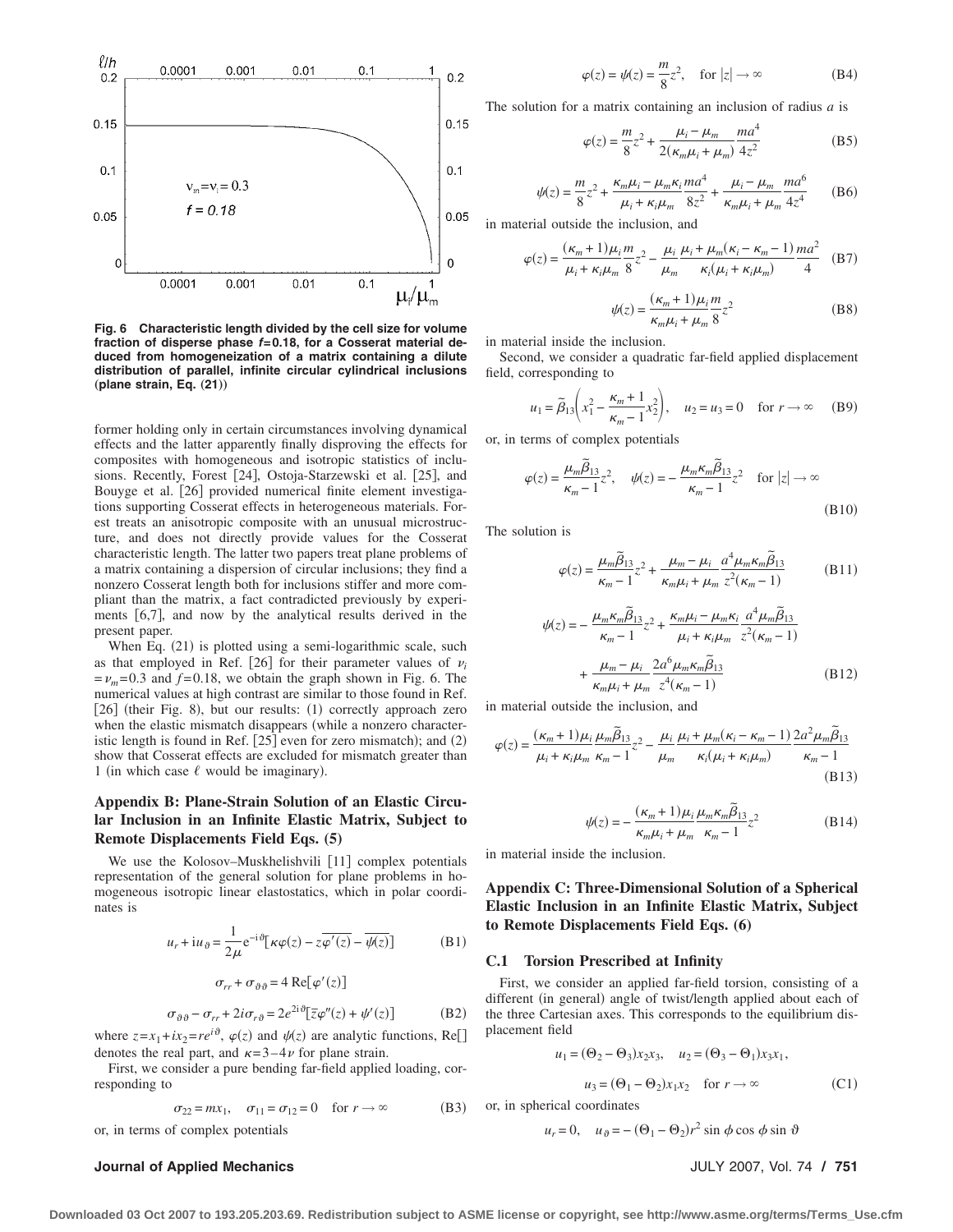$$
u_{\phi} = -\frac{\Theta_1 + \Theta_2 - 2\Theta_3 + (\Theta_1 - \Theta_2)\cos 2\phi}{4} r^2 \sin 2\vartheta \quad \text{for } r \to \infty
$$
\n(C2)

The solution to this applied far-field, satisfying equilibrium everywhere, and displacement and traction continuity across the inclusion-matrix boundary *r*=*a*, is

$$
u_r = 0
$$
  

$$
u_{\vartheta} = -(\Theta_1 - \Theta_2)\sin\phi\cos\phi\sin\vartheta\left[r^2 + \frac{a^5(\mu_m - \mu_i)}{r^3(4\mu_m + \mu_i)}\right]
$$
  

$$
u_{\varphi} = -\frac{\Theta_1 + \Theta_2 - 2\Theta_3 + (\Theta_1 - \Theta_2)\cos 2\phi}{4}\sin 2\vartheta\left[r^2 + \frac{a^5(\mu_m - \mu_i)}{r^3(4\mu_m + \mu_i)}\right]
$$
(C3)

in material outside the inclusion, and

$$
u_{\vartheta} = -5\mu_m r^2 \frac{\Theta_1 - \Theta_2}{4\mu_m + \mu_i} \sin \phi \cos \phi \sin \vartheta
$$
  

$$
u_{\phi} = -5\mu_m r^2 \frac{\Theta_1 + \Theta_2 - 2\Theta_3 + (\Theta_1 - \Theta_2)\cos 2\phi}{4(4\mu_m + \mu_i)} \sin 2\vartheta
$$
 (C4)

 $u_r = 0$ 

in material inside the inclusion.

# **C.2 Bending and the Other Equilibrium Quadratic Displacement Modes Prescribed at Infinity**

Second, we consider the applied far-field equilibrium displacement field

$$
u_1 = -\frac{1}{2R_{23}} \left( x_2^2 + \frac{\nu_m}{1 - \nu_m} x_1^2 \right) - \frac{1}{2R_{32}} \left( x_3^2 + \frac{\nu_m}{1 - \nu_m} x_1^2 \right) + (\tilde{\beta}_{13} + \tilde{\beta}_{12}) x_1^2 - 2 \frac{1 - \nu_m}{1 - 2\nu_m} (\tilde{\beta}_{13} x_2^2 + \tilde{\beta}_{12} x_3^2) u_2 = \frac{x_2 x_1}{R_{23}}, \quad u_3 = \frac{x_3 x_1}{R_{32}} \quad \text{for } r \to \infty
$$
 (C5)

from which the general representation Eq.  $(6)$  can be obtained by using superposition and adding torsion. The bending we treat is plane-strain bending, while Sen [13] and Das [14] have considered a pure (uniaxial-stress) bending. Their case is recovered by redefining coefficients  $1/R_{23}$  and  $1/R_{32}$  as follows

$$
\frac{1}{R_{23}} = -\frac{\nu_m A}{E_m} + \frac{C}{E_m} \quad \text{and} \quad \frac{1}{R_{32}} = \frac{A}{E_m} - \frac{\nu_m C}{E_m} \tag{C6}
$$

where *A* and *C* are arbitrary constants and  $E_m$  is the elastic modulus of the matrix material. The case  $C = 0$  is that analyzed in Refs. [13,14], and this is sufficient to solve the general case Eq. (C6) via superposition. We note also that the modes defined by coefficients  $\tilde{\beta}_{ij}$  can be redefined in a way similar to Eq. (C6), and again by superposition it is sufficient to solve for the case

$$
\widetilde{\beta}_{13} = -\frac{1 - 2\nu}{3 - 4\nu}\widetilde{\beta}_{12}
$$
\n(C7)

In polar coordinates, the far-field representation Eq. (C5) with Eq.  $(C6)$  (taking  $C=0$  and all other coefficients null) has the same structure as Eq.  $(C5)$  with Eq.  $(C7)$  (with all other coefficients null. This is

$$
u_r = Br^2 \cos \phi \sin \vartheta (c_1 + c_2 \cos 2\vartheta)
$$

**752 /** Vol. 74, JULY 2007 **Transactions of the ASME**

$$
u_{\vartheta} = Br^2 \cos \phi \cos \vartheta (c_3 + c_2 \cos 2\vartheta)
$$

where

$$
B = \frac{A}{4E_m}, \quad c_1 = c_4 = c_3 + 4 = 1 - \nu_m, \quad c_2 = c_5 = 1 + \nu_m \text{ (C9)}
$$

 $u_{\phi} = Br^2 \sin \phi (c_4 + c_5 \cos 2\vartheta)$  (C8)

for bending, while

$$
B = -\frac{2(1 - \nu_m)\tilde{\beta}_{12}}{(1 - 2\nu_m)(3 - 4\nu_m)}, \quad c_1 = c_3 = -c_4 = 1 - \nu_m,
$$

$$
c_2 = -c_5 = 2 - 3\nu_m
$$
(C10)

for the mode defined by coefficients  $\tilde{\beta}_{ij}$ .

The solution to this applied far-field displacement field that satisfies equilibrium everywhere, and displacement and traction continuity across the inclusion-matrix boundary  $r = a$ , is

$$
u_r = B \cos \phi \sin \vartheta \left[ r^2 (c_1 + c_2 \cos 2\vartheta) + \frac{a^5 (k_1 + k_2 \cos 2\vartheta)}{r^3} + \frac{a^7 (k_3 + k_4 \cos 2\vartheta)}{r^5} \right]
$$
  

$$
u_{\vartheta} = B \cos \phi \cos \vartheta \left[ r^2 (c_3 + c_2 \cos 2\vartheta) + \frac{a^5 (k_5 + k_6 \cos 2\vartheta)}{r^3} + \frac{a^7 (k_7 + k_8 \cos 2\vartheta)}{r^5} \right]
$$
  

$$
u_{\varphi} = B \sin \phi \left[ r^2 (c_4 + c_5 \cos 2\vartheta) + \frac{a^5 (k_9 + k_{10} \cos 2\vartheta)}{r^3} + \frac{a^7 (k_{11} + k_{12} \cos 2\vartheta)}{r^5} \right]
$$
(C11)

in material outside the inclusion, and

$$
u_r = Br^2 \cos \phi \sin \vartheta \left( \frac{c_0}{r^2} + m_1 + m_2 \cos 2\vartheta \right)
$$
  

$$
u_{\vartheta} = Br^2 \cos \phi \cos \vartheta \left( \frac{c_0}{r^2} + m_3 + m_2 \cos 2\vartheta \right)
$$
  

$$
u_{\varphi} = Br^2 \sin \phi \left( -\frac{c_0}{r^2} + m_4 + m_5 \cos 2\vartheta \right)
$$
 (C12)

in material inside the inclusion. (The Sen [14] solution violates displacement continuity across  $r=a$  since it is missing the  $c_0$ terms in Eq. (C12).) All coefficients appearing in the above Eqs.  $(C11)$  and  $(C12)$  are dimensionless and are defined as

$$
k_1 = \frac{12k_8(1 - 4\nu_m) - 5[4c_1(2 - 3\nu_m) - 3c_2 - 3m_1(1 - 4\nu_m)]}{15(1 - 4\nu_m)}
$$
  

$$
- \frac{15c_2 - 25m_1 + k_8(22 - 28\nu_m)}{15(1 - 4\nu_i)}
$$
  

$$
k_2 = \frac{14k_8(3 - 2\nu_m)}{15}, \quad k_3 = -\frac{4k_8}{5}, \quad k_4 = -\frac{4k_8}{3},
$$
  

$$
k_5 = -\frac{k_1}{2} - k_{10} + \frac{k_2(1 + 2\nu_m)}{2(3 - 2\nu_m)}
$$
  

$$
k_6 = k_2 - \frac{5k_2}{2(3 - 2\nu_m)}, \quad k_7 = -\frac{7k_8}{15}
$$

**Downloaded 03 Oct 2007 to 193.205.203.69. Redistribution subject to ASME license or copyright, see http://www.asme.org/terms/Terms\_Use.cfm**